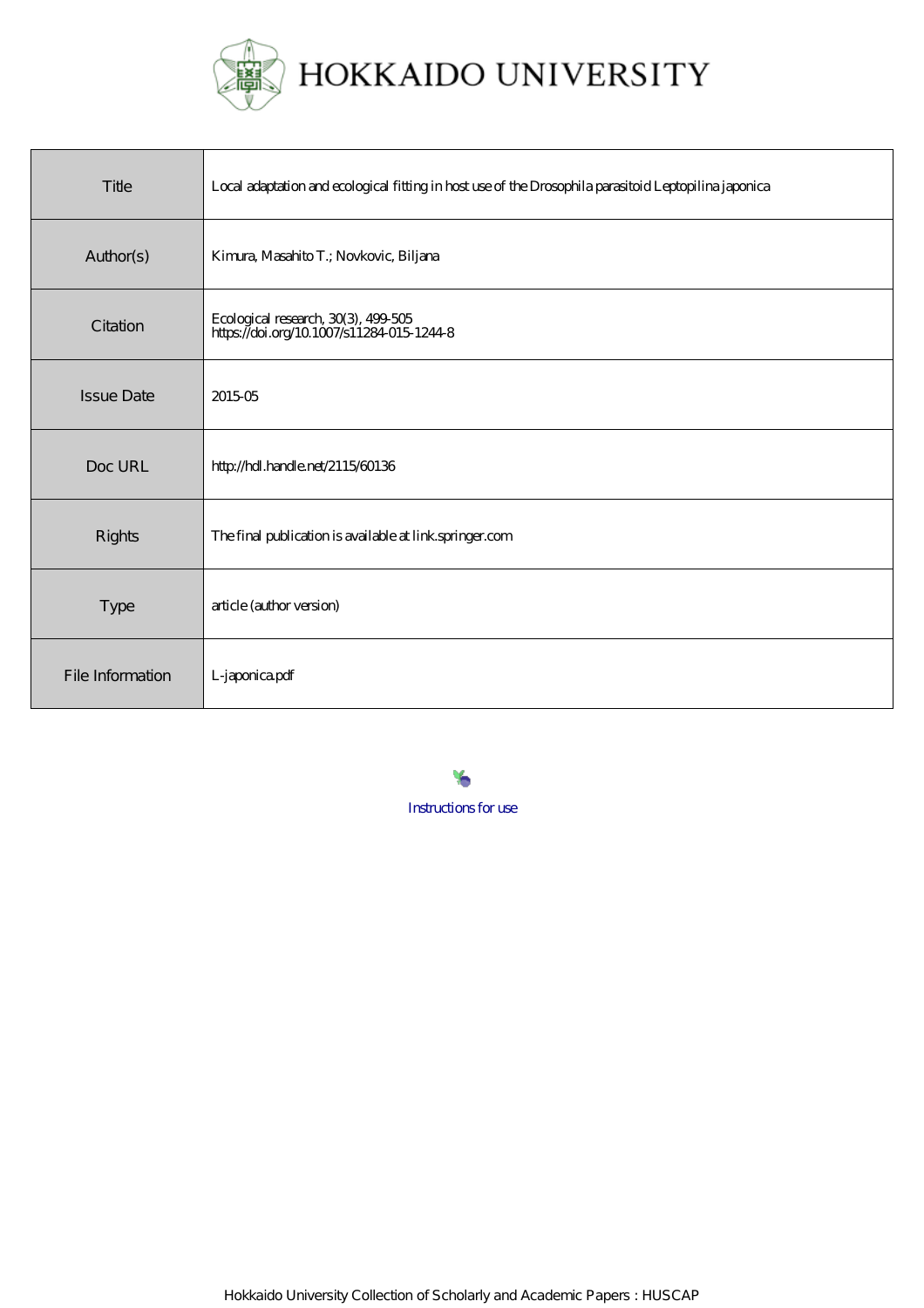- **Masahito T. Kimura Biljana Novković**
- 
- **Local adaptation and ecological fitting in host use of the** *Drosophila* **parasitoid**
- *Leptopilina japonica*
- 
- Masahito T. Kimura (Correspondence)
- Biljana Novković
- 
- Graduate School of Environmental Earth Science, Hokkaido University, Sapporo,
- Hokkaido 060-0810, Japan
- [mtk@ees.hokudai.ac.jp](mailto:mtk@ees.hokudai.ac.jp)
-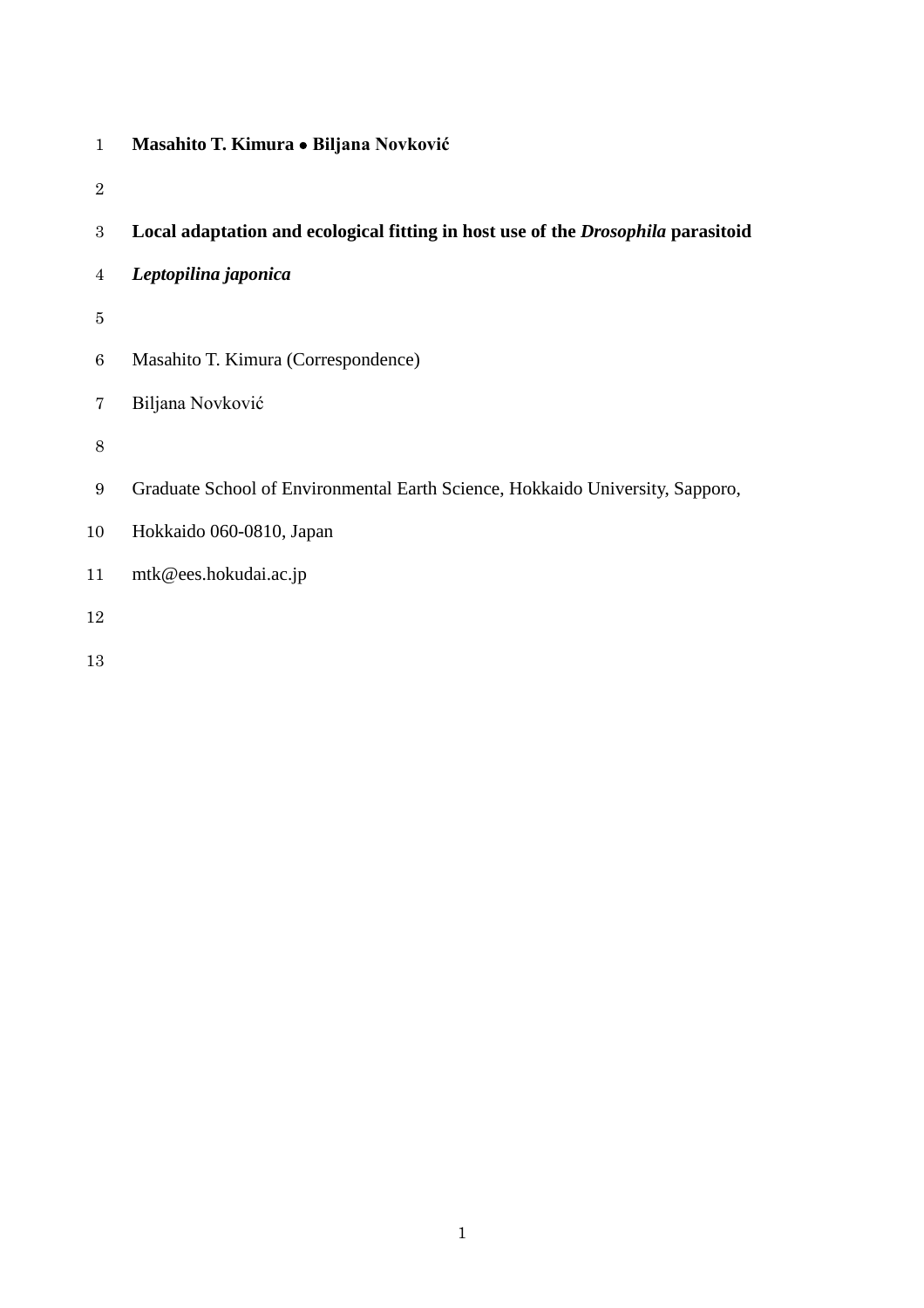**Abstract** Local adaptation and ecological fitting are the major processes by which organisms colonize and persist in novel environments and form novel associations with unfamiliar species. In this study, we assessed the role of these two processes in the formation of associations between the parasitoid *Leptopilina japonica* and various host *Drosophila* species using laboratory populations from three different localities. Each *L. japonica* population was highly virulent to some *Drosophila* species from its original locality, meaning they used these *Drosophila* species as major hosts. However, major host species at a given locality were usually less successfully parasitized by parasitoid populations from different localities. These results indicate that the investigated parasitoid populations showed local adaptation in host use. We also observed cases in which unfamiliar *Drosophila* species were successfully parasitized or allopatric *Drosophila* populations were more successfully parasitized. These findings suggest that *L. japonica* can form novel associations with some *Drosophila* species in novel environments without undergoing adaptive changes, a phenomenon called ecological fitting. In this study, *L. japonica* also usually appeared to have oviposited well in *D. melanogaster* species group members irrespective of their suitability as hosts. This result suggests that the parasitoid makes oviposition decisions based on characteristics common to the drosophilids in this species group.

 **Keywords** Allopatric · Host acceptance · Host suitability · Sympatric · Taxonomic effect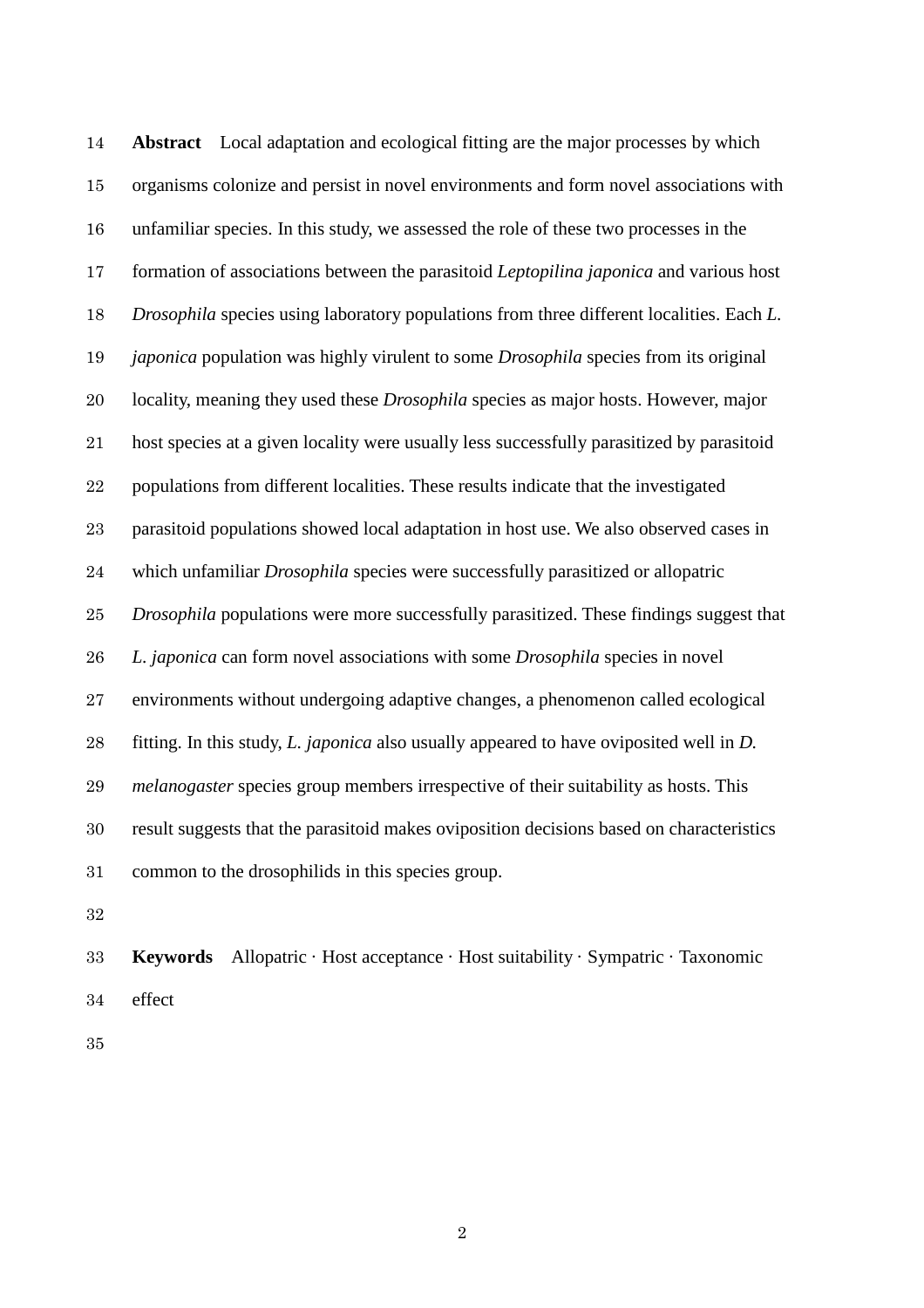**Introduction**

| 38     | How organisms colonize novel environments, use novel resources, and form novel                |
|--------|-----------------------------------------------------------------------------------------------|
| 39     | associations with other species is one of the central issues in evolutionary ecology. The     |
| 40     | most important and well-documented evolutionary process is adaptation to novel                |
| 41     | situations (Schulter 2000; Thompson 2005; Futuyma 2013). Another major                        |
| 42     | phenomenon is "ecological fitting", in which organisms cope with new situations using         |
| 43     | the suite of traits carried at the time of the encounter (Janzen 1985; Wilkinson 2004;        |
| 44     | Agosta 2006; Agosta and Klemens 2008; Harvey et al. 2012). If an introduced                   |
| $45\,$ | population has low fitness in its newly colonized environment, ecological fitting may         |
| 46     | provide sufficient time for the population to evolve novel adaptive traits and thereby        |
| $47\,$ | avoid extinction (Agosta 2006; Agosta and Klemens 2008). In spite of its major                |
| 48     | evolutionary role, however, ecological fitting still receives relatively little attention and |
| 49     | its importance is underappreciated.                                                           |
| $50\,$ | To assess the roles of local adaptation and ecological fitting in the formation of            |
| 51     | novel parasitoid-host associations, we compared the responses of different populations        |
| $52\,$ | of a Drosophila parasitoid, Leptopilina japonica Novković & Kimura (Hymenoptera:              |
| $53\,$ | Figitidae), to potential host species having sympatric or allopatric origins. When            |
| $54\,$ | parasitoids colonize a novel environment, they encounter potential new host species.          |
| $55\,$ | Coevolutionary theory suggests that encounters of parasitoids and hosts may lead these        |
| 56     | organisms to respectively develop virulence or resistance against antagonists if the cost     |
| 57     | of such evolution is lower than the benefits (Hawkins 1994; Sheehan 1994; Sasaki and          |
| 58     | Godfray 1999; Thompson 2005). In <i>Drosophila</i> -parasitoid systems, however,              |
| 59     | interaction occurs between multiple hosts and parasitoid species. Under such a situation,     |
|        |                                                                                               |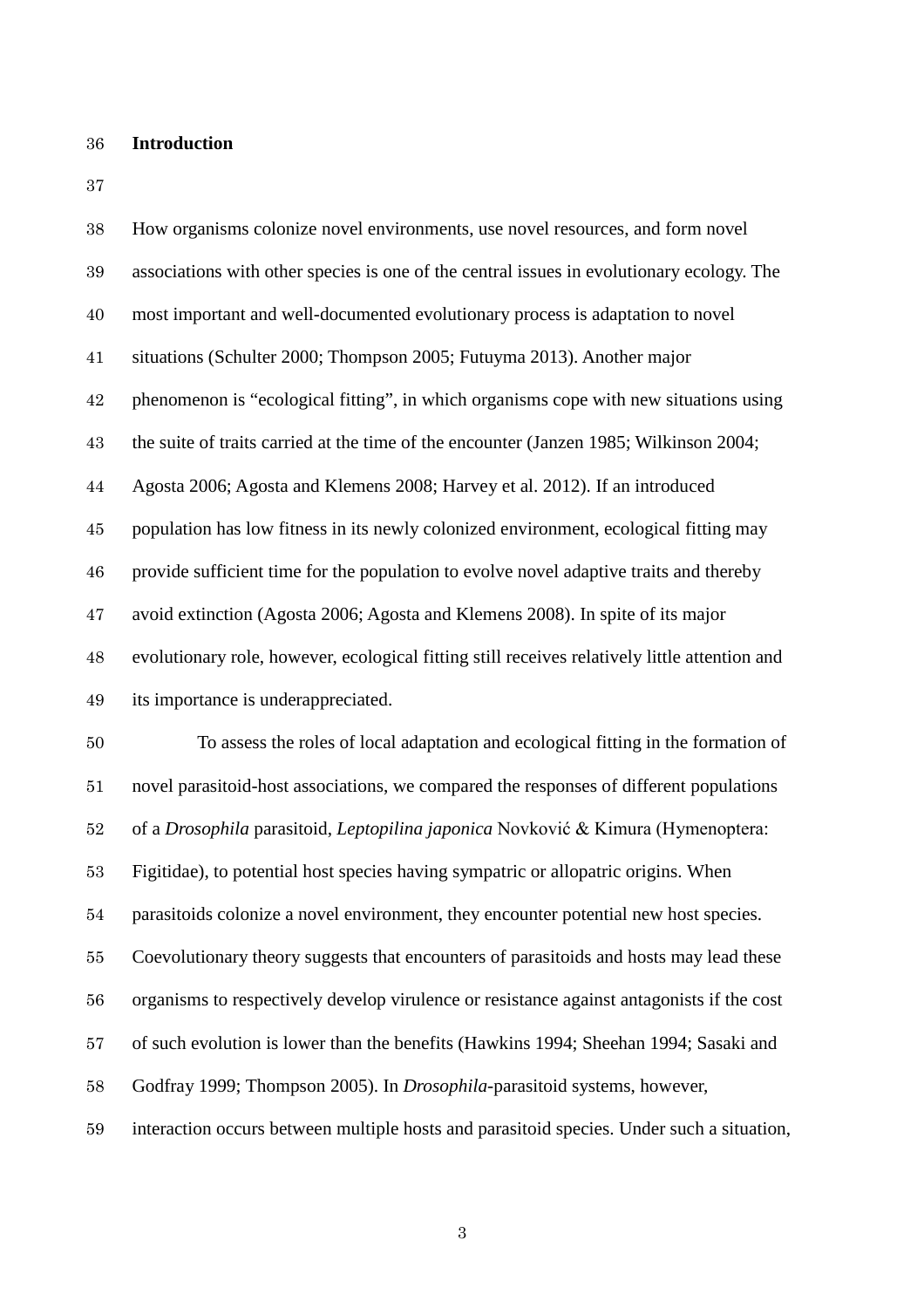both parasitoids and hosts are expected to gain benefits from specialization toward the most frequent antagonists, at least when the frequency of encounter with the antagonist species is constant (Lapchin 2002). How often parasitoids and hosts encounter each other in the field is not generally known. The parasitoid species in this study, *L. japonica*, has not been the most abundant parasitoid of frugivorous *Drosophila* species in previously surveyed localities (Mitsui and Kimura 2010; Novković et al. 2011; Kasuya et al. 2013b; Kimura, unpublished data), suggesting that host *Drosophila* species rarely encounter this parasitoid. As a consequence, *Drosophila* species may not evolve (high) resistance against *L. japonica*, whereas the parasitoid is expected to evolve high virulence against abundant *Drosophila* species. The parasitoid populations evaluated in this study are therefore expected to become more virulent to sympatric populations of major host species than to allopatric ones. Here, we examined this expectation.

 Although the evolution of novel virulence mechanisms (i.e., adaptation) is the major process enabling parasitoids to use novel hosts, a number of parasitoids are known to parasitize unfamiliar host species, both in the laboratory and in the field (Cameron et al. 2006; Kaufman and Wright 2010; Harvey et al. 2012). In our previous studies, for example, we observed that some *Leptopilina* species from the Ryukyu Islands or Taiwan parasitize *D. simulans* Sturtevant, an exotic species seldom found in those regions (Novković et al. 2011, 2012). Thus, novel associations with unfamiliar host species can be formed using virulence mechanisms already possessed by the parasitoids—in other words, through ecological fitting. In this study, we therefore examined whether the investigated parasitoid populations can parasitize *Drosophila* species with which they have had no previous contact.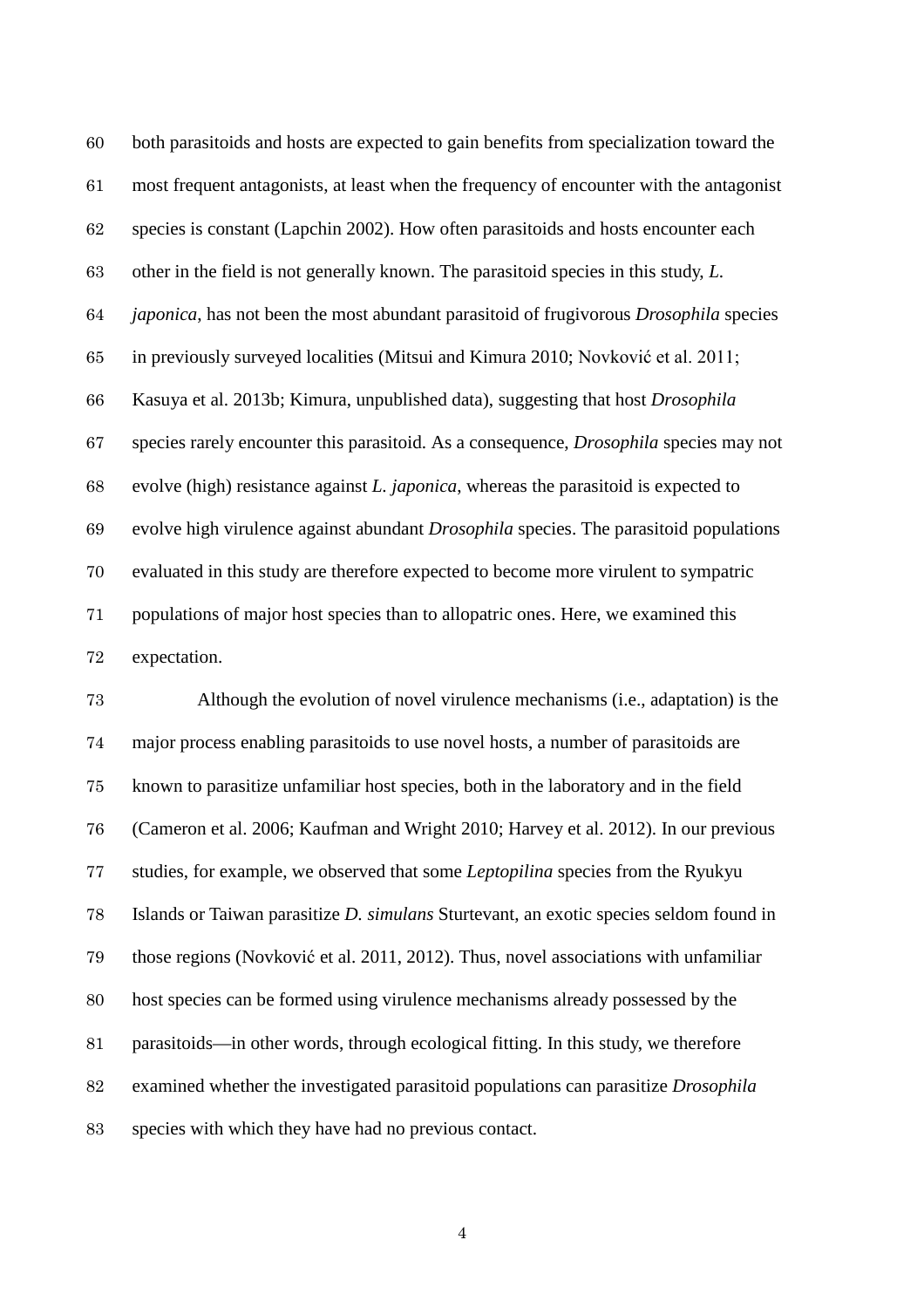## **Materials and methods**

Study species and populations

The parasitoid study species *L. japonica* consists of two subspecies: *L. j. japonica*,

occurring in central and northern Japan, and *L. j. formosana*, present in Taiwan

(Novković et al. 2011). In this study, laboratory populations of *L. j. japonica* were

collected from Sapporo (SP: 43.0 °N in Japan; collected in July 2006) and Tokyo (TK:

35.7 °N in Japan; June 2007), while a population of *L. j. formosana* was collected from

Taipei (TP: 25.2 °N in Taiwan; March 2009). These populations were maintained using

*D. simulans* as the host. For use in "host acceptance" and "host suitability" experiments,

parasitoid females were also reared with *D. simulans*, and after eclosion they were

maintained for 2–6 days in on Drosophila medium with *D. simulans* larvae and allowed

to mate.

 Populations of the major *Drosophila* species in the three sampling localities were also collected along with the parasitoid populations. In addition, a population of *D. sulfurigaster* was collected from Kota Kinabalu (KK: 5.3 °N in Malaysia) in June 2008. The *Drosophila* laboratory populations were reared on medium containing cornmeal, wheat germ, yeast and sugar. Table 1 shows their taxonomic positions, distribution and feeding habits (Kimura et al. 1977; Hirai et al. 2000; Kimura 2004; Mitsui et al. 2010; Kimura and Suwito 2012; Kasuya et al. 2013a). Maintenance of the parasitoid and *Drosophila* populations was carried out and experiments were performed under a 15-h:9-h light:dark photoperiod at 23 °C.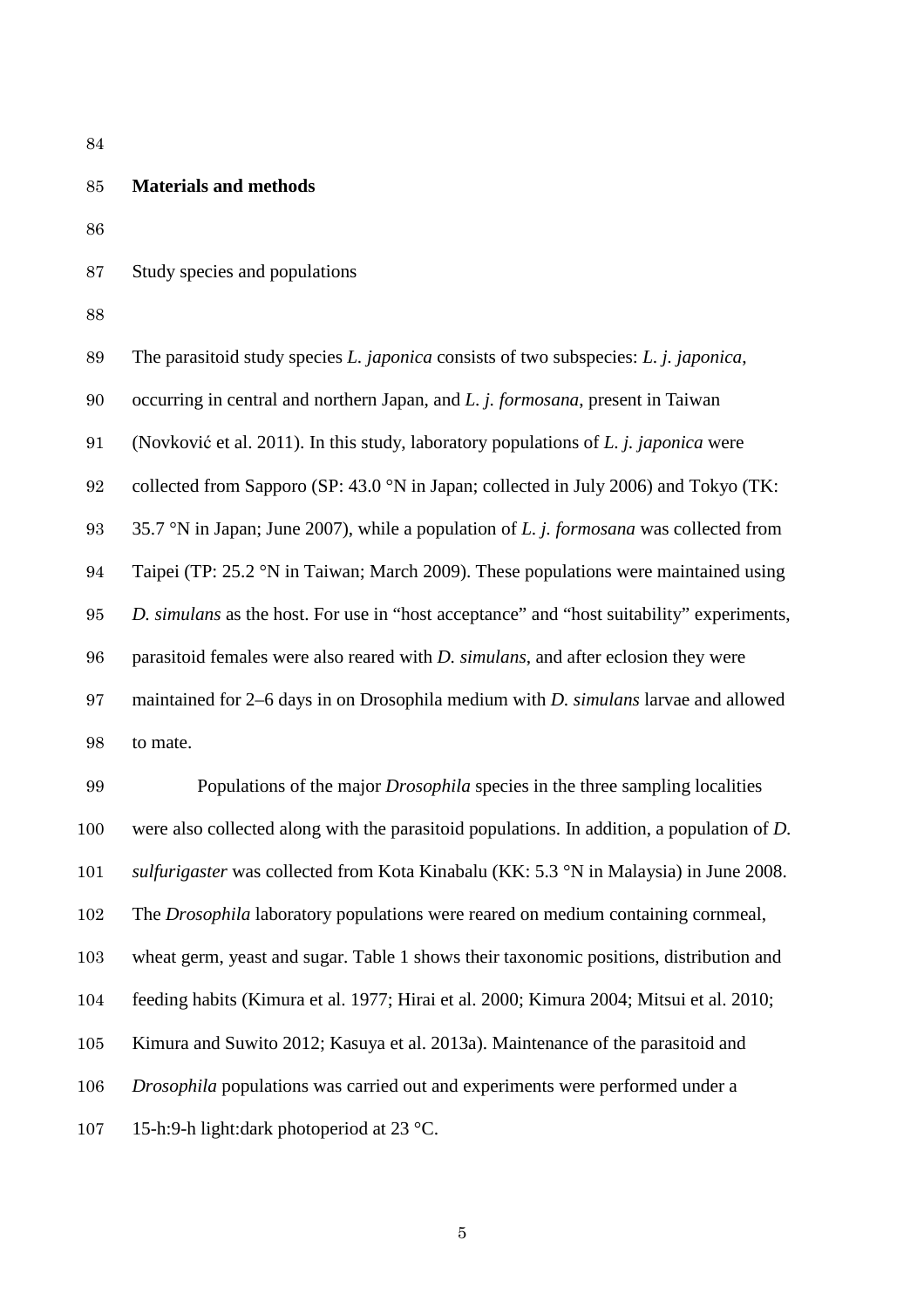Experiments using parasitoid and *Drosophila* populations from the same localities were conducted within several months of collection. In contrast, experiments using parasitoid and *Drosophila* populations from different localities were conducted in 2009–2010; this time period corresponds to several months to a year after collection of 112 populations from TP and 2 to 3 years after collection of SP and TK populations. The results of experiments that used laboratory populations from different localities must therefore be interpreted with caution, as populations from SP and TK may have changed during the 2 to 4 years of laboratory rearing.

 To investigate the influence of host abundance on parasitoid host use, the abundance of frugivorous drosophilid species in the three localities was determined based on our collection data and that of Beppu (2000). Collections were carried out using banana-baited traps in wooded areas as follows: 6 times from May to October in 1971 in SP (our data), 14 times from July 1998 to July 1999 in TK (Beppu 2000), and 3 times from June 2010 to February 2011 in TP (our data). In SP and TP, drosophilid flies attracted to traps were collected by nets or bags from morning to evening (13–16 times daily in SP and 3 times in TP) for 3 or 2 successive days in SP and TP, respectively. In TK, retainer-type traps were set for a week, with drosophilid flies retained in the traps and then collected (Beppu 2000).

Host acceptance

To determine host acceptance, 30 to 40 2-day-old (second instar) drosophilid larvae and

five parasitoid females were placed in a Petri dish (3-cm diameter) containing a small

amount of Drosophila medium for 4 h. After removal of parasitoids, fly larvae were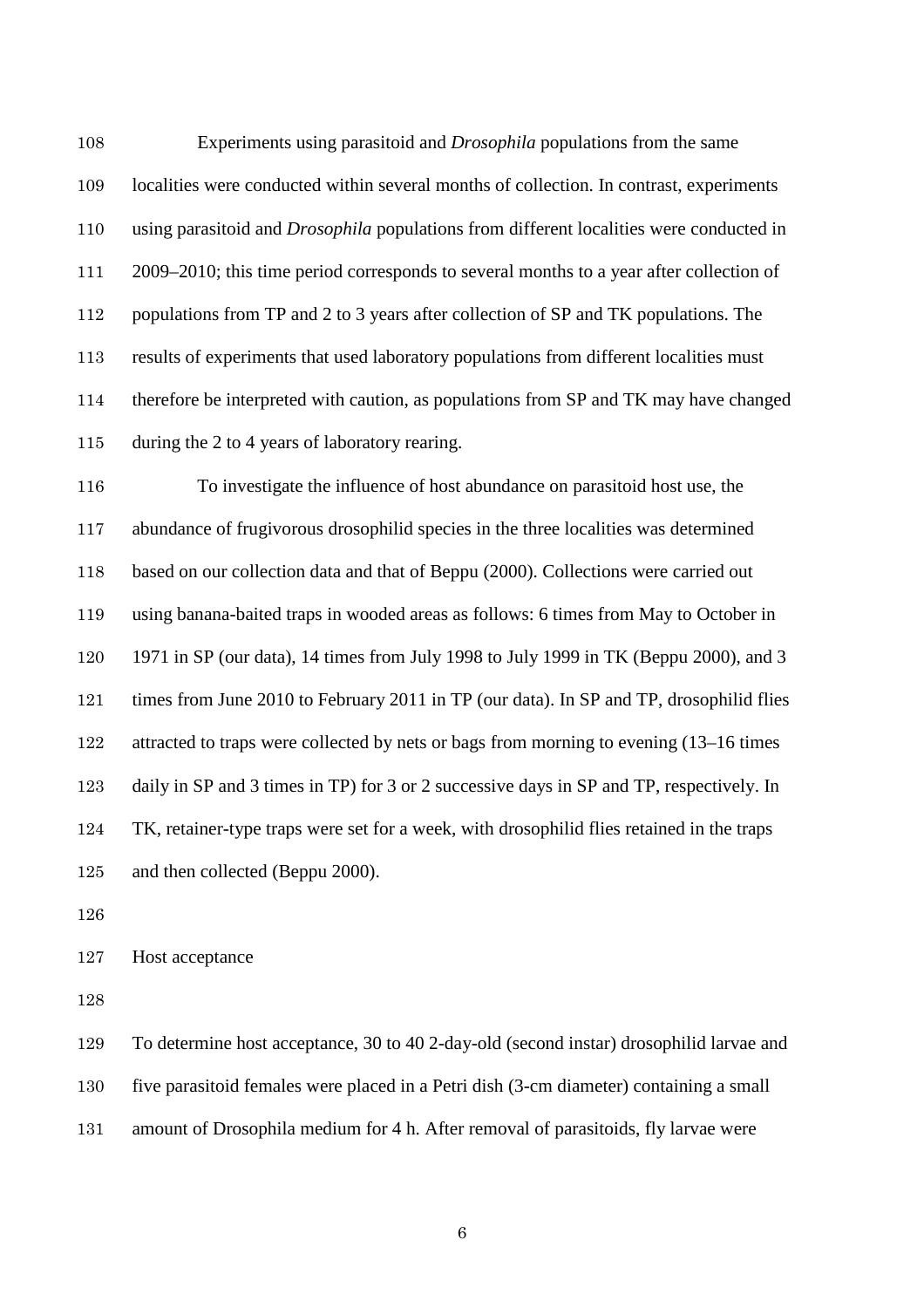| 132 | dissected under a stereoscopic microscope and checked for the presence/absence of        |
|-----|------------------------------------------------------------------------------------------|
| 133 | parasitoid eggs. Oviposition rate was calculated as the number of parasitized larvae per |
| 134 | total number of checked larvae.                                                          |

Host suitability

 To determine host suitability for development, approximately 50 2-day-old larvae and several (two to five) parasitoid females were placed in a Petri dish containing a small amount of Drosophila medium, and the parasitoid females were monitored for oviposition under a stereoscopic microscope. Characteristic oviposition behaviors, such as full extension of the ovipositor after contact with the host and prolonged (>10 s) insertions of the ovipositor into the larvae, were used as indicators of successful oviposition (Vet and Bakker 1985; Dubuffet et al. 2006). When oviposition was confirmed, the parasitized fly larvae were transferred into vials containing Drosophila medium. The vials were later checked for the emergence of flies and/or parasitoids. Approximately 30 parasitized larvae were prepared for each combination of parasitoid and host populations or species. In some cases, few or no parasitized larvae were obtained because of the absence or low rate of oviposition. Statistics

To compare oviposition rates in the acceptance experiment and frequencies of

parasitized larvae from which fly, parasitoid or neither of them emerged in the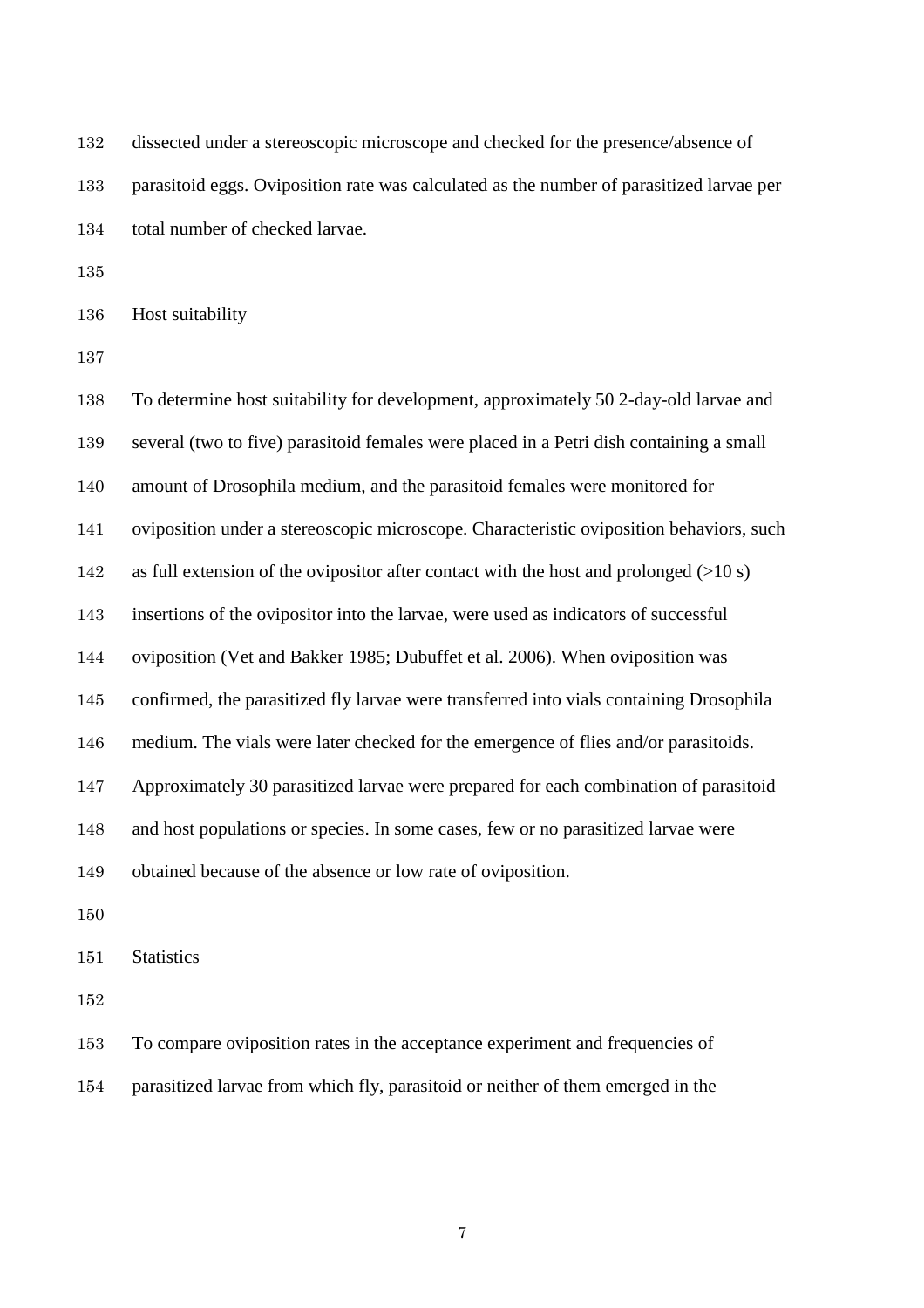| 155 | suitability experiment, we performed Fisher's exact test with Bonferroni corrections               |
|-----|----------------------------------------------------------------------------------------------------|
| 156 | using R software version 2.15.1 (R Development Core Team 2012).                                    |
| 157 |                                                                                                    |
| 158 | <b>Results</b>                                                                                     |
| 159 |                                                                                                    |
| 160 | Abundance of drosophilid species                                                                   |
| 161 |                                                                                                    |
| 162 | The major drosophilid species collected by banana-baited traps in SP, TK and TP along              |
| 163 | with their frequencies in the collection samples and feeding habits are shown in Table 2.          |
| 164 | With increasing latitude, the diversity and relative abundance of frugivorous species              |
| 165 | decreased, while those of mycophagous and generalist species increased. All of the                 |
| 166 | major frugivorous species belonged to the <i>melanogaster</i> and <i>immigrans</i> species groups; |
| 167 | most were used in subsequent laboratory experiments (Table 1).                                     |
| 168 |                                                                                                    |
| 169 | Host acceptance                                                                                    |
| 170 |                                                                                                    |
| 171 | No clear difference in host acceptance was observed between sympatric and allopatric               |
| 172 | laboratory populations in the experiments. Except for <i>D. parabipectinata</i> , species from     |
| 173 | the <i>melanogaster</i> group were frequently $(>71 \%)$ oviposited by parasitoid populations      |
| 174 | from both the same and different localities (Fig. 1), with no significant ( $P > 0.05$ )           |
| 175 | difference in oviposition rate observed among parasitoid populations. The TP                       |
| 176 | population of <i>D. parabipectinata</i> was significantly more frequently oviposited by the SP     |
| 177 | population of L. japonica compared with the TP or TK parasitoid populations ( $P < 0.01$ ).        |
| 178 | In contrast to members of the <i>melanogaster</i> species group, species of the subgenus           |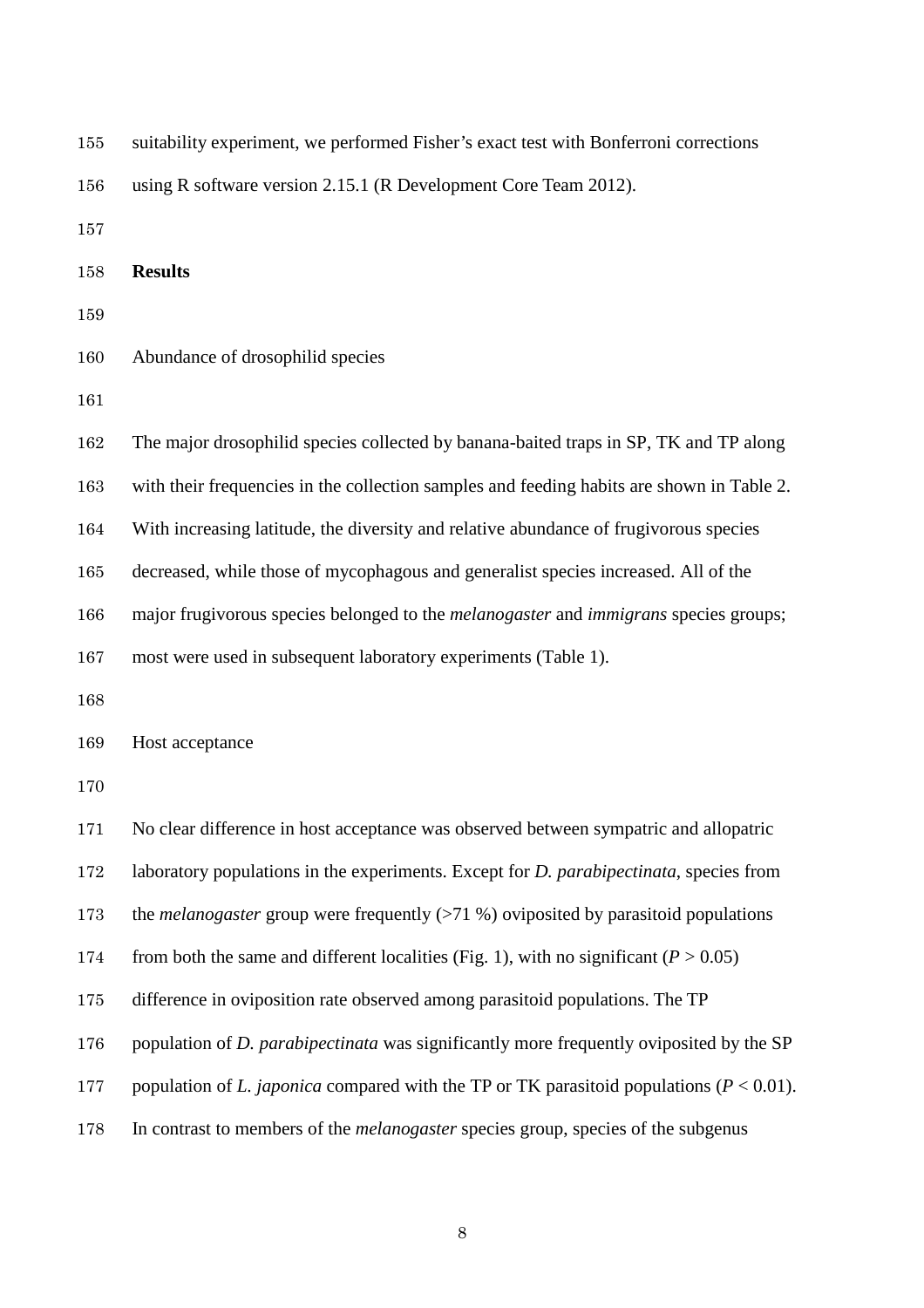| 179 | <i>Drosophila</i> were usually less frequently oviposited by the studied parasitoid populations,           |
|-----|------------------------------------------------------------------------------------------------------------|
| 180 | except that D. sulfurigaster, D. albomicans and D. orientacea were oviposited by SP                        |
| 181 | and/or TP populations at high frequencies. The difference in oviposition rate among the                    |
| 182 | three parasitoid populations was significant in species from the subgenus Drosophila                       |
| 183 | except for <i>D. nigromaculata</i> ( $P < 0.01$ ). Generally, the SP population of <i>L. japonica</i>      |
| 184 | oviposited more frequently in species of the subgenus Drosophila than did the TP and                       |
| 185 | TK populations, regardless of the original localities of the drosophilids. The exceptions                  |
| 186 | were <i>D. albomicans</i> and <i>D. sulfurigaster</i> , which were frequently oviposited by the TP         |
| 187 | population of L. japonica in addition to the SP population. Drosophila bifasciata was                      |
| 188 | significantly more frequently oviposited by the SP and TK populations of L. japonica                       |
| 189 | compared with the TP population (Fisher's exact test, Bonferroni-corrected $P < 0.01$ ).                   |
| 190 |                                                                                                            |
| 191 | Survival of parasitoids in <i>Drosophila</i> species of sympatric origin                                   |
| 192 |                                                                                                            |
| 193 | All of the parasitoid populations successfully parasitized at least one of the dominant or                 |
| 194 | common frugivorous <i>Drosophila</i> species from their original localities. In particular, the            |
| 195 | SP population was successful in <i>D. biauraria</i> , the TK population in <i>D. biauraria</i> , <i>D.</i> |

*rufa* and *D. suzukii*, and the TP population in *D. albomicans* and *D. bocki* (Fig. 2). The

SP strain additionally showed limited success in *D. orientacea*, a mycophagous species.

Although all of the parasitoid populations generally oviposited well in members of the

*melanogaster* species group (Fig. 1), the SP and TK populations scarcely survived in *D.* 

*auraria*, and the TP strain did not survive in *D. bipectinata* or *D. parabipectinata* (Fig.

2).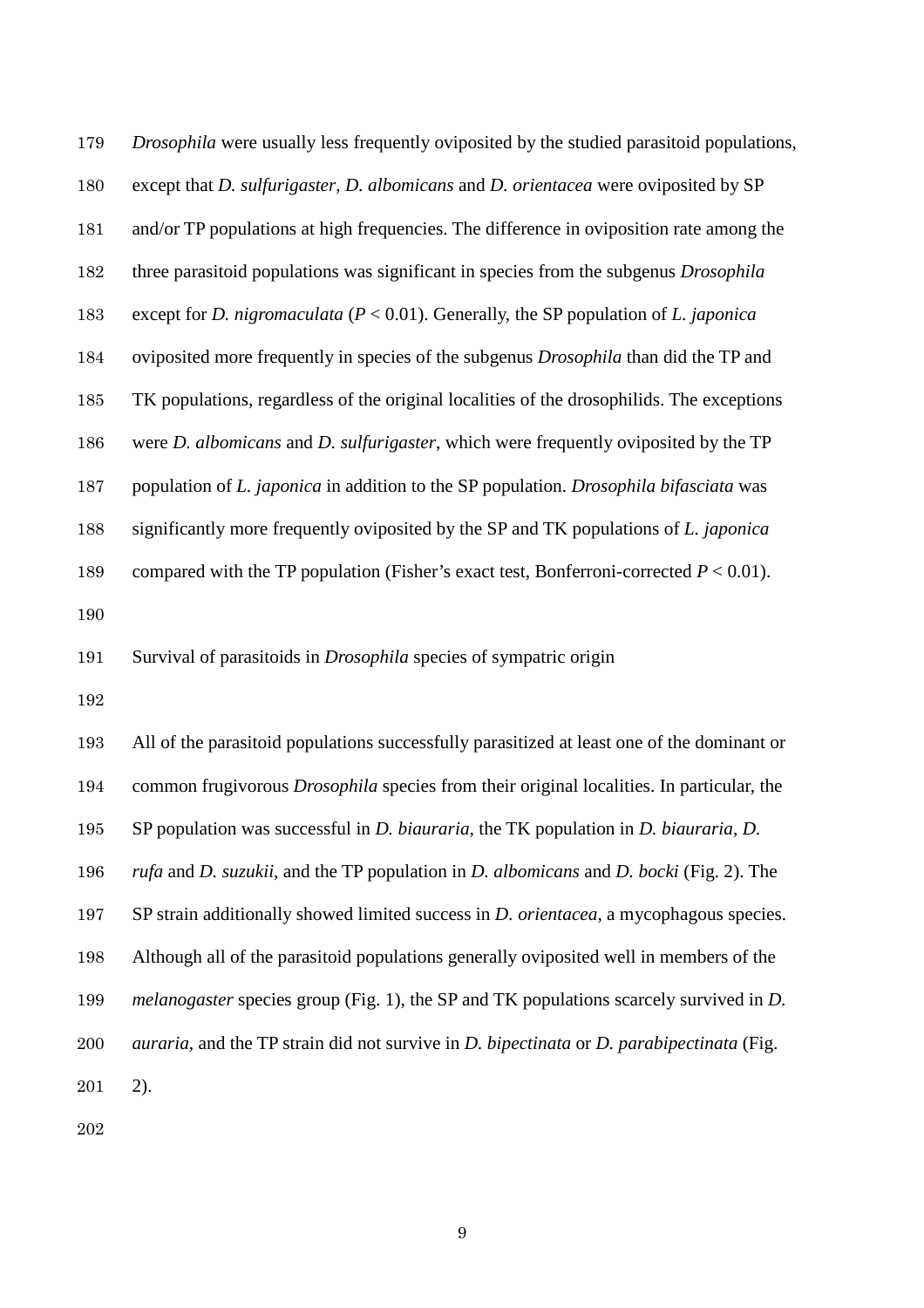Survival of parasitoids in *Drosophila* species of allopatric origin

| $205\,$ | In parasitism experiments involving the <i>melanogaster</i> species group, the survival of one         |
|---------|--------------------------------------------------------------------------------------------------------|
| 206     | or both of the parasitoid populations of allopatric origin differed from that of parasitoid            |
| $207\,$ | populations of sympatric origin in nine cases ( $P > 0.05$ ). In particular, the sympatric             |
| 208     | parasitoid population showed a higher survival rate than did at least one allopatric                   |
| 209     | population in six cases (D. biauraria from SP and TK, D. suzukii from TK, and D. sp.                   |
| $210\,$ | aff. bicornuta, D. bocki and D. takahashii from TP), whereas the sympatric parasitoid                  |
| 211     | population showed a lower survival rate than did at least one allopatric population in                 |
| $212\,$ | three cases $(D. rufa, D. lutescens$ and $D. bipertinata)$ . In $D. rufa$ , however, a difference      |
| 213     | was observed in the frequency of parasitized larvae from which no flies or parasitoids                 |
| 214     | emerged $(P<0.05)$ .                                                                                   |
| 215     | Among species of the subgenus Drosophila, D. sulfurigaster from KK was                                 |
| 216     | successfully parasitized by the SP and TP populations of L. japonica. In addition, D.                  |
| 217     | <i>orientacea</i> from SP was parasitized to some extent by the TP population (Fig. 2).                |
| 218     |                                                                                                        |
| 219     | <b>Discussion</b>                                                                                      |
| 220     |                                                                                                        |
| 221     | Host association                                                                                       |
| 222     |                                                                                                        |
| 223     | The L. japonica laboratory populations in this study each successfully parasitized at                  |
| 224     | least one abundant or common forest-inhabiting frugivorous Drosophila species                          |
| 225     | collected from the original locality of the corresponding parasitoid. In particular, the SP            |
| 226     | population showed high survival in <i>D. biauraria</i> from SP, as did the TK population in <i>D</i> . |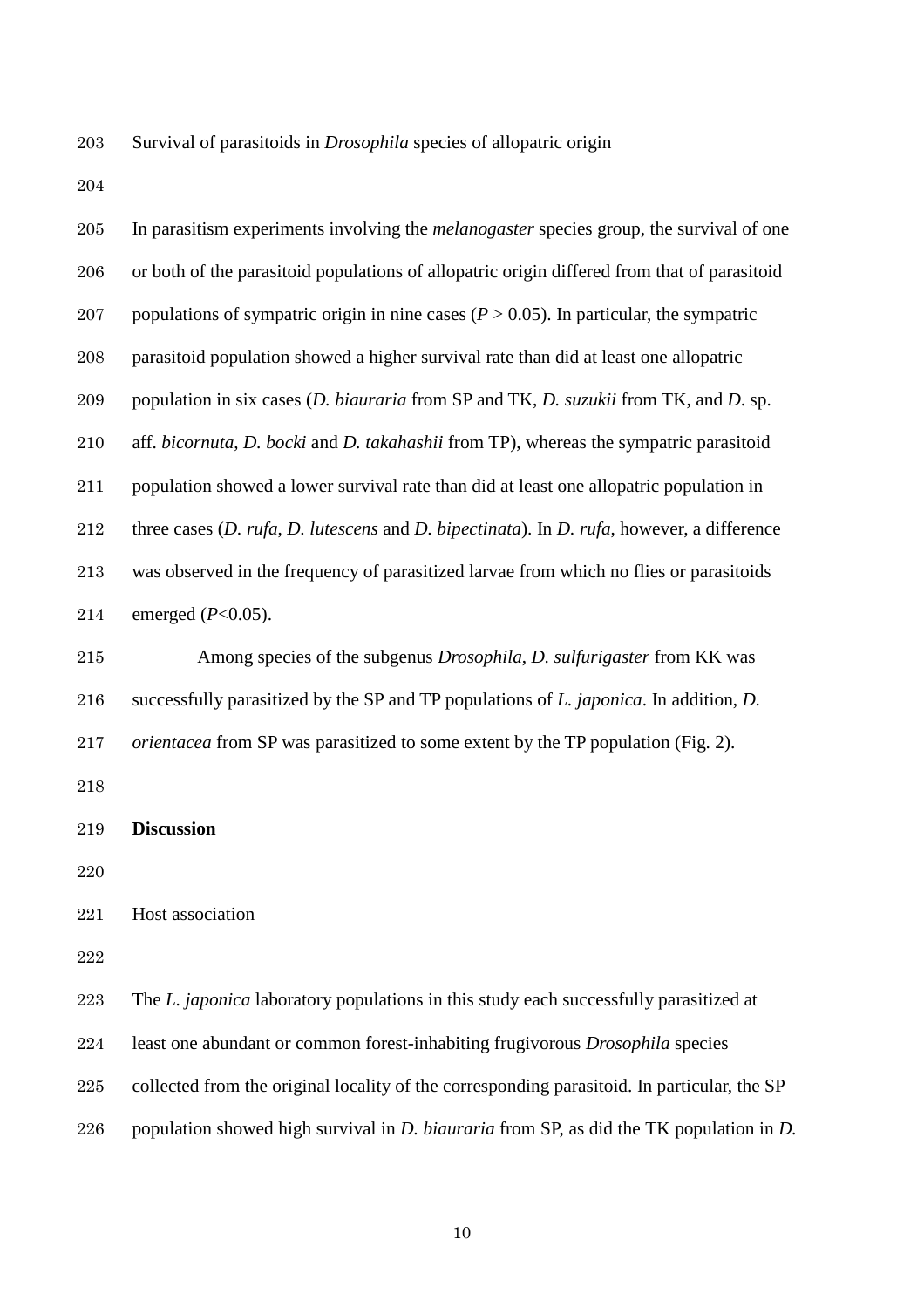*rufa* and *D. suzukii* from TK and the TP population in *D. albomicans* and *D. bocki* from TP. *Leptopilina japonica* has indeed been observed to parasitize *D. biauraria*, *D. rufa*, *D. suzukii* and *D. albomicans* larvae in banana baits and cherry fruits in wooded areas (Mitsui and Kimura 2010; Novković et al. 2011; Kasuya et al. 2013b). For unknown reasons, however, the parasitoid population from TK is only moderately virulent to *D. lutescens*, the most abundant frugivorous species (see also Beppu 2000 and Mitsui et al. 2010 concerning its abundance). One possible explanation is that competition with the abundant parasitoid species *Ganaspis xanthopoda* (Ashmead) (Mitsui et al. 2007; Mitsui and Kimura 2010) may have led *L. japonica* to avoid exploitation of *D. lutescens*; alternatively, *D. lutescens* may have evolved some resistance against this parasitoid.

 Even though the rate of successful parasitism was not high, it is noteworthy that *L. j. japonica* from SP parasitized *D. orientacea*. In SP, *D. biauraria* is the only native frugivorous host species of *L. j. japonica*. This parasitoid may have evolved to exploit the abundant mycophagous species *D. orientacea* as a subsidiary host to survive situations in which *D. biauraria* is scarce or unavailable.

 In most cases, the parasitoid species in this study did not successfully parasitize the *Drosophila* species abundant in domestic areas, such as *D. auraria*, *D. bipectinata*, *D. parabipectinata* and *D. immigrans* (Kurokawa 1967; Kimura 1987; Hirai et al. 2000; Kondo and Kimura 2008; Kimura and Suwito 2012, 2014). Evolution of virulence (or counter-resistance) against these domestic *Drosophila* species may not be beneficial to *L. japonica*, as it would seldom encounter them because of differences in habitats. An exception to this situation is *D. simulans* (Novković et al. 2011); as discussed later, its successful parasitism of domestic species may be due to ecological fitting.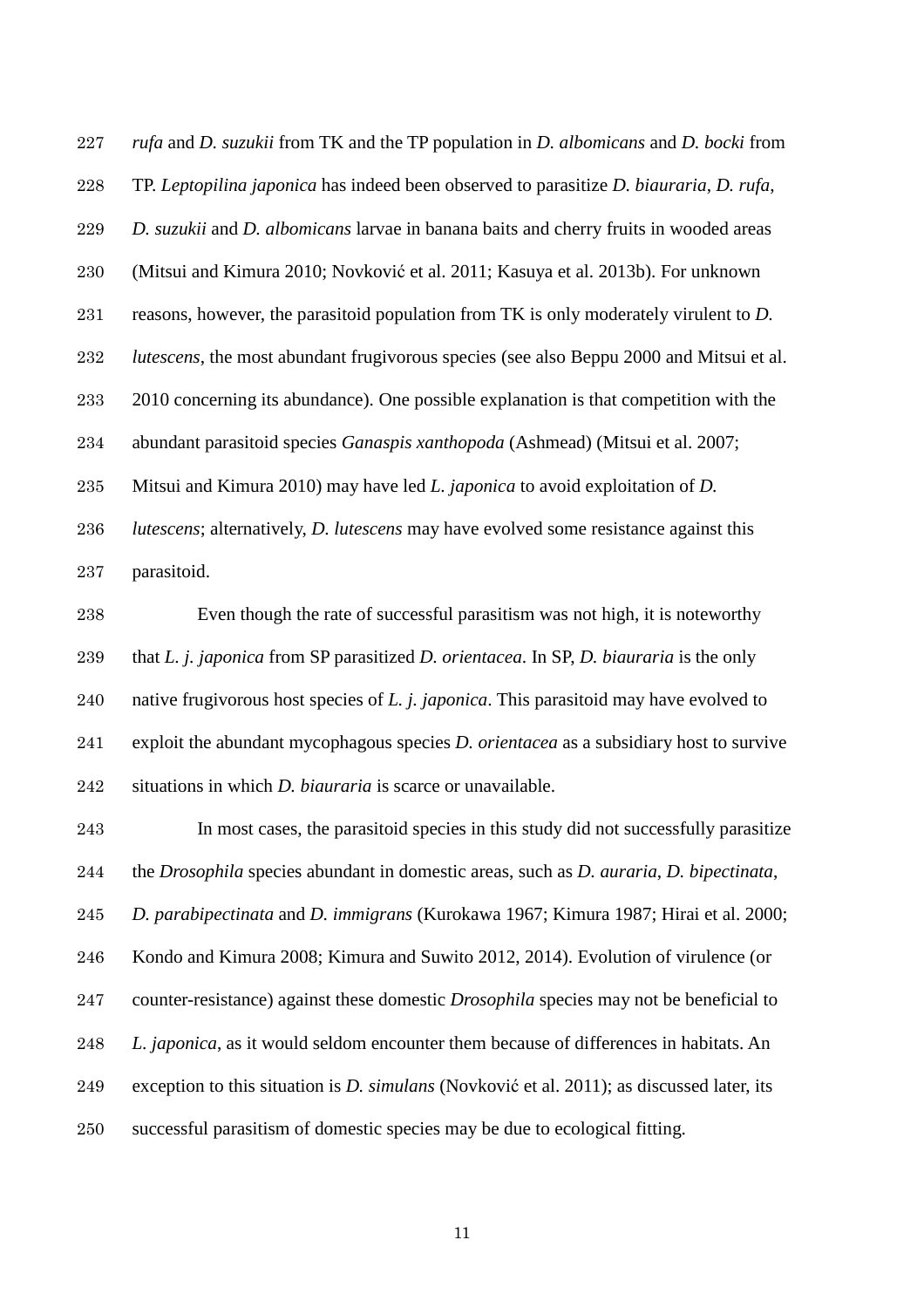## Local adaptation and ecological fitting

| 254     | The major host species from SP, TK and TP were often more successfully parasitized by          |
|---------|------------------------------------------------------------------------------------------------|
| 255     | sympatric L. japonica populations than by allopatric ones. One noteworthy example is           |
| 256     | D. albomicans from TP, which was a very suitable host for L. j. formosana from TP but          |
| 257     | an unsuitable host for L. j. japonica from SP and TK. These results suggest that the           |
| 258     | investigated parasitoid populations are adapted to local populations of these Drosophila       |
| 259     | species. Local host adaptation has also been observed in some other Drosophila                 |
| 260     | parasitoids, namely L. heterotoma (Thomson) and Asobara tabida Nees (Kraaijeveld               |
| $261\,$ | and Godfray 2001; Gilbert et al. 2010). In the present case, however, the differential         |
| 262     | responses of sympatric and allopatric parasitoid populations could also be due to              |
| 263     | unintentional selection in the laboratory, as the parasitoid and <i>Drosophila</i> populations |
| 264     | from SP and TK were maintained for 2 to 4 years in the laboratory.                             |
| 265     | In contrast to the above cases, <i>D. bipectinata</i> from TP was somewhat                     |
| 266     | exploitable as a host by L. j. japonica from TK, where this fly species rarely occurs,         |
| 267     | but was not suitable as a host of L. j. formosana from TP. In addition, D. lutescens from      |
| 268     | TK was more suitable as a host of L. j. formosana from TP than of L. j. japonica from          |
| 269     | TK. Furthermore, <i>D. sulfurigaster</i> from KK was successfully parasitized by <i>L. j.</i>  |
| $270\,$ | formosana from TP and L. j. japonica from SP, while D. orientacea from SP was                  |
| 271     | parasitized by L. j. formosana from TP. This successful parasitization of unfamiliar host      |
| 272     | species or populations allows the parasitoid to colonize new environments where the            |
| 273     | unfamiliar host species are abundant or common—in other words, successful                      |
| 274     | colonization through ecological fitting.                                                       |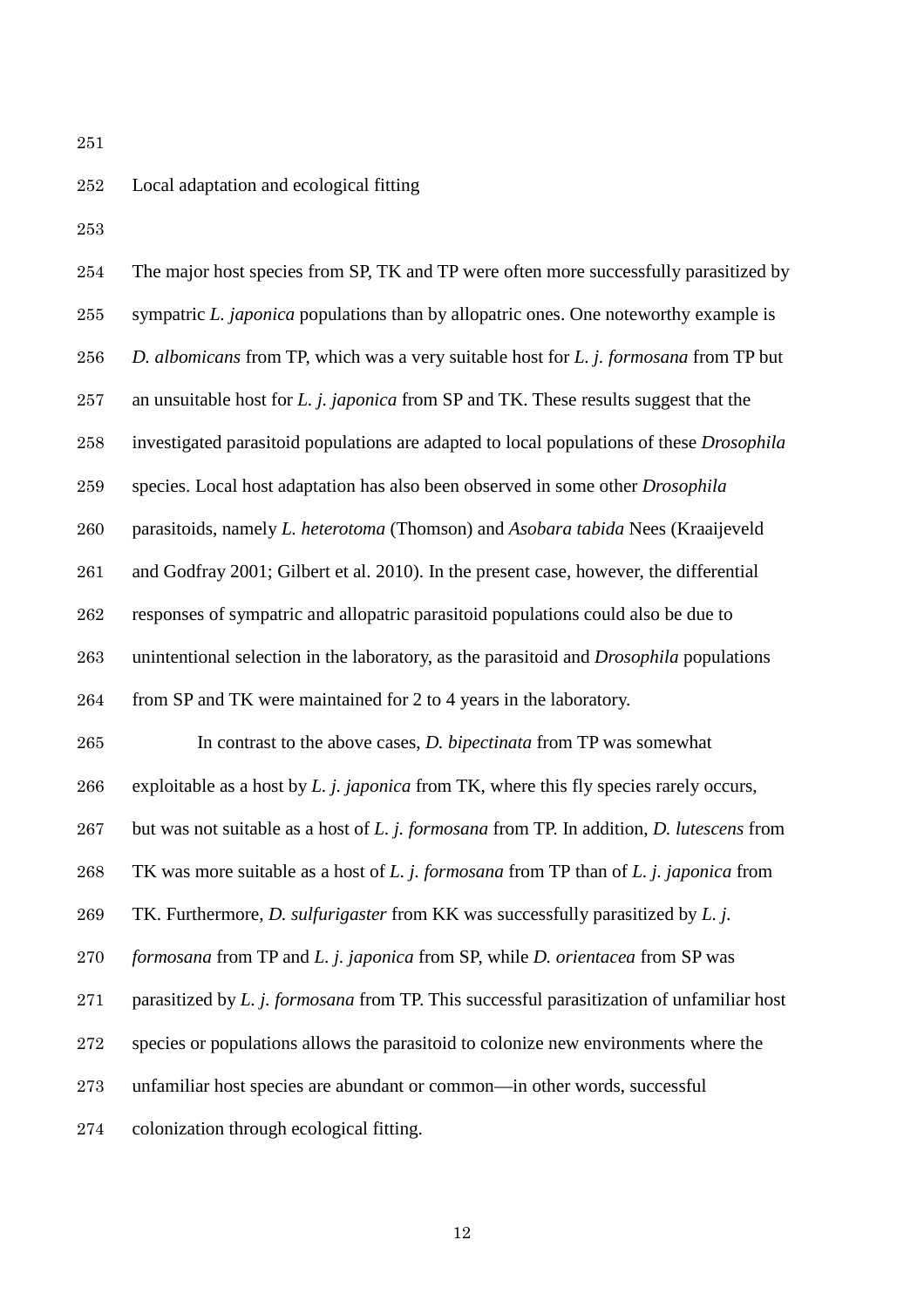| 275 | Agosta (2006) has listed three mechanisms for ecological fitting: 1) phenotypic                       |
|-----|-------------------------------------------------------------------------------------------------------|
| 276 | plasticity, 2) phylogenetic conservatism, and 3) correlated evolution of some traits that             |
| 277 | provide preadaptations to novel environments. Phenotypic plasticity does not apply in                 |
| 278 | the present cases. Phylogenetic conservatism also does not explain the survival of the                |
| 279 | SP and TK populations in <i>D. sulfurigaster</i> or <i>D. bipectinata</i> , because these two         |
| 280 | parasitoid populations do not successfully parasitize the related species <i>D. albomicans</i>        |
| 281 | or D. parabipectinata. Likewise, the two sibling species D. auraria and D. biauraria                  |
| 282 | differed in suitability as hosts for the investigated $L$ . <i>japonica</i> populations. A difference |
| 283 | in host suitability of closely related <i>Drosophila</i> species has also been observed in our        |
| 284 | previous studies (Mitsui and Kimura 2010; Kimura and Suwito 2014). Consequently,                      |
| 285 | preadaptation by correlated evolution of other traits may be responsible for the                      |
| 286 | successful parasitism of unfamiliar host species or populations by L. japonica.                       |
| 287 | Alternatively, the successful parasitism may be due not to the intrinsic parasitoid                   |
| 288 | virulence, but instead to the absence of resistance against unfamiliar parasitoids in the             |
| 289 | host species. Distinguishing between these two possibilities is difficult, but                        |
| 290 | identification of virulence and resistance genes and analysis of their interactions may               |
| 291 | provide some insights into this issue.                                                                |
| 292 |                                                                                                       |
| 293 | Host acceptance for oviposition                                                                       |

From an adaptive point of view, parasitoids should not oviposit in sympatrically

occurring unsuitable hosts. Nevertheless, such maladaptive oviposition has often been

observed (Mitsui and Kimura 2010; Novković et al. 2012; Kimura and Suwito 2014). In

these cases, host taxonomy (i.e., phylogenetic conservatism) seems to play an important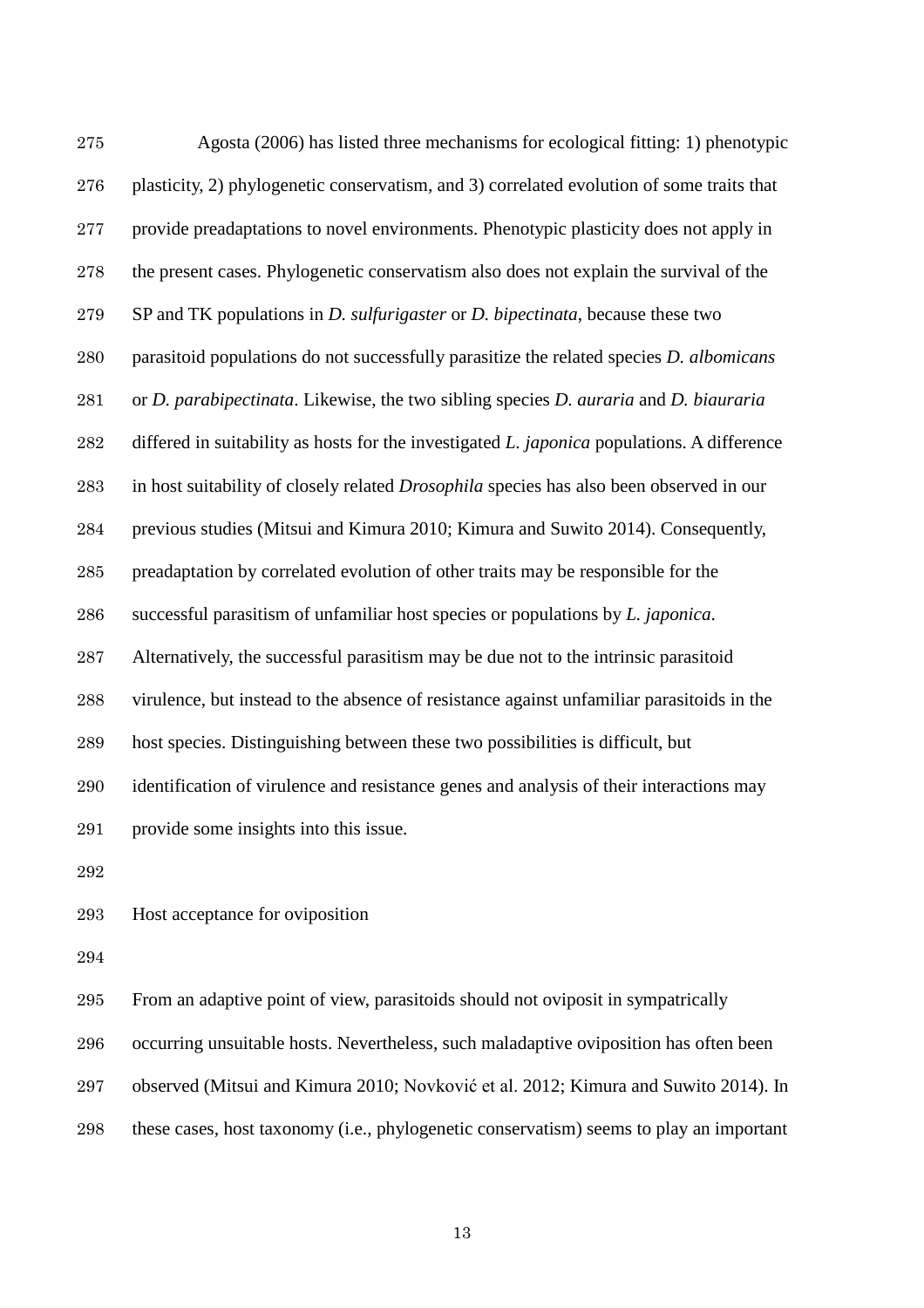role. For example, *L. victoriae* Nordlander oviposits in species from the *melanogaster* species group, irrespective of suitability, but rarely in those from the *immigrans* species group. In addition, *L. pacifica* Novković & Kimura oviposits only in species of the subgenus *Drosophila*, including the *immigrans* species group (Novković et al. 2012; Kimura and Suwito 2014). In our study, with some exceptions, the parasitoid *L. japonica* likewise oviposited in individuals of the *melanogaster* species group regardless of their suitability. In addition, the SP population of *L. japonica* more or less oviposited in species of the subgenus *Drosophila*; the TP population did likewise in *D. albomicans* and *D. sulfurigaster* of the *nasuta* species subgroup, while the TK population scarcely oviposited in these species. The ability to distinguish related species may evolve less readily than that needed to discriminate between species of different lineages, because fewer distinguishing traits are available in related species. Nonetheless, *L. j. formosana* from TP can discriminate between the two sibling species *D. bipectinata* and *D. parabipectinata*, suggesting that taxonomic proximity is not the only factor affecting this discrimination. **Acknowledgements** We thank H. Mitsui, M. J. Toda, M. Kondo, M. B. Lakim, S-C. Tsaur and N. Kasuya for providing us with laboratory populations of parasitoid and *Drosophila* species and for their help with collections. This study was partly supported

- by a Grant-in-Aid from the Ministry of Education, Science, Sports, Culture and
- Technology of Japan (No. 23370005).

**References**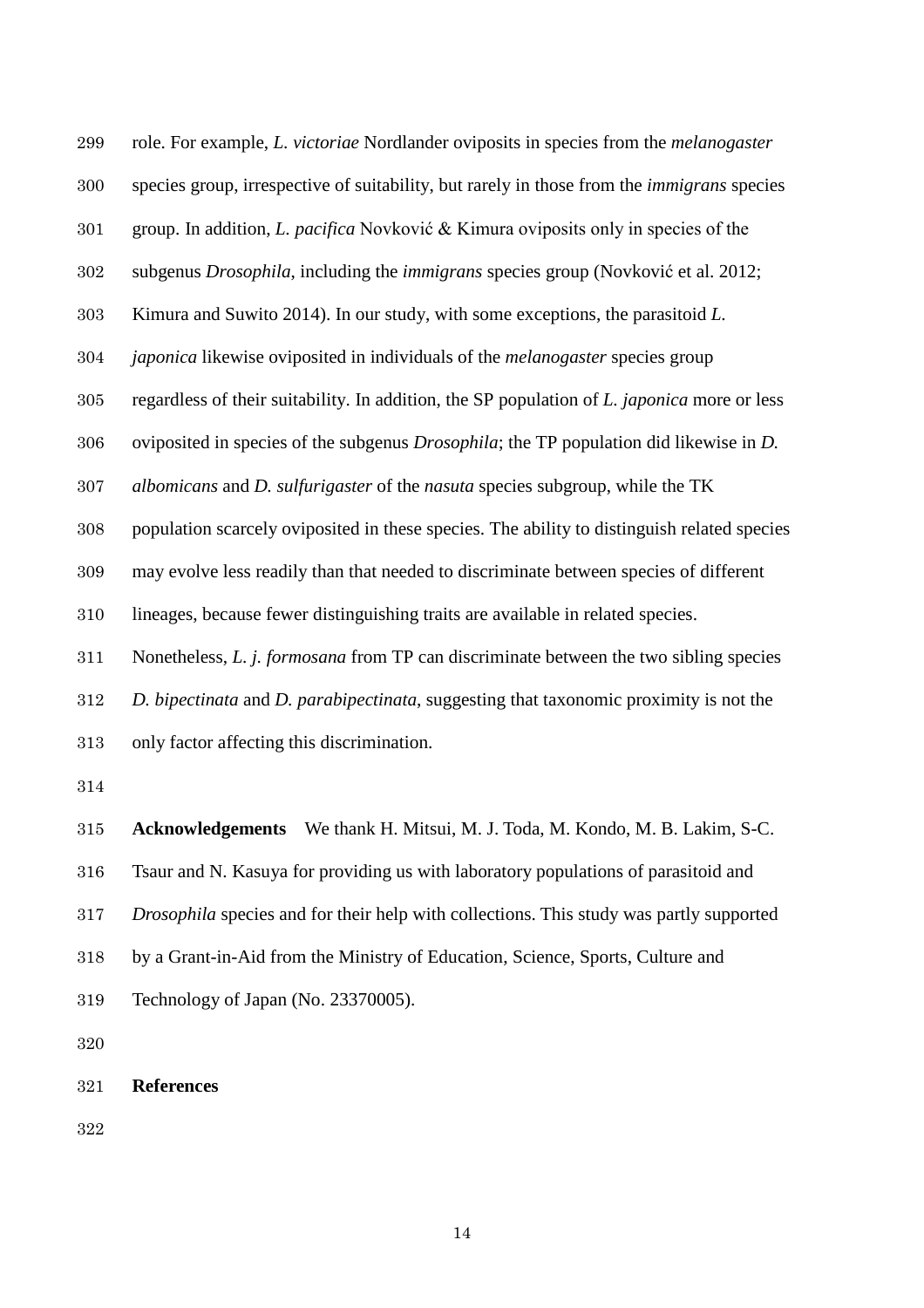- Agosta SJ (2006) On ecological fitting, plant-insect association, herbivore host shifts,
- and host plant selection. Oikos 114:556–565
- Agosta SJ, Klemens JA (2008) Ecological fitting by phenotypically flexible genotypes:
- implications for species associations, community assembly and evolution. Ecol
- Lett 11:1123–1134
- Beppu K (2000) Faunal and ecological surveys on drosophilid flies in the Imperial Palace, Tokyo. Mem Natn Sci Mus 36:409–435
- Cameron PJ, Walker GP, Herman TJB, Wallace AR (2006) Incidence of the introduced
- parasitoids *Cotesia kazak* and *Microplitis croceipes* (Hymenoptera: Braconidae)
- from *Helicoverpa armigera* (Lepidoptera: Noctuidae) in tomatoes, sweet corn,
- and lucerne in New Zealand. Biol Contr 39:375–384
- Dubuffet A, Rodríguez-Álvarez CJ, Drezen JM, van Alphen JJM, Poirié M (2006) Do parasitoid preferences for different host species match virulence? Physiol Entomol
- 31:170–177
- Futuyma DJ (2013) Evolution, 3rd edn. Sinauer Associates, Sunderland, MA.
- Gilbert P, Allemand R, Henri H, Huey RB (2010) Local adaptation and evolution of
- parasitoid interactions in an invasive species, *Drosophila subobscura*. Evol Ecol Res 12:873–883
- Harvey JA, Ximénez de Embún G, Bukovinszky T, Gols R (2012) The roles of
- ecological fitting, phylogeny and physiological equivalence in understanding
- realized and fundamental host ranges in endoparasitoid wasps. J Evol Biol
- 25:2139–2148
- Hawkins BA (1994) Pattern and process in host-parasitoid interactions. Cambridge University Press, New York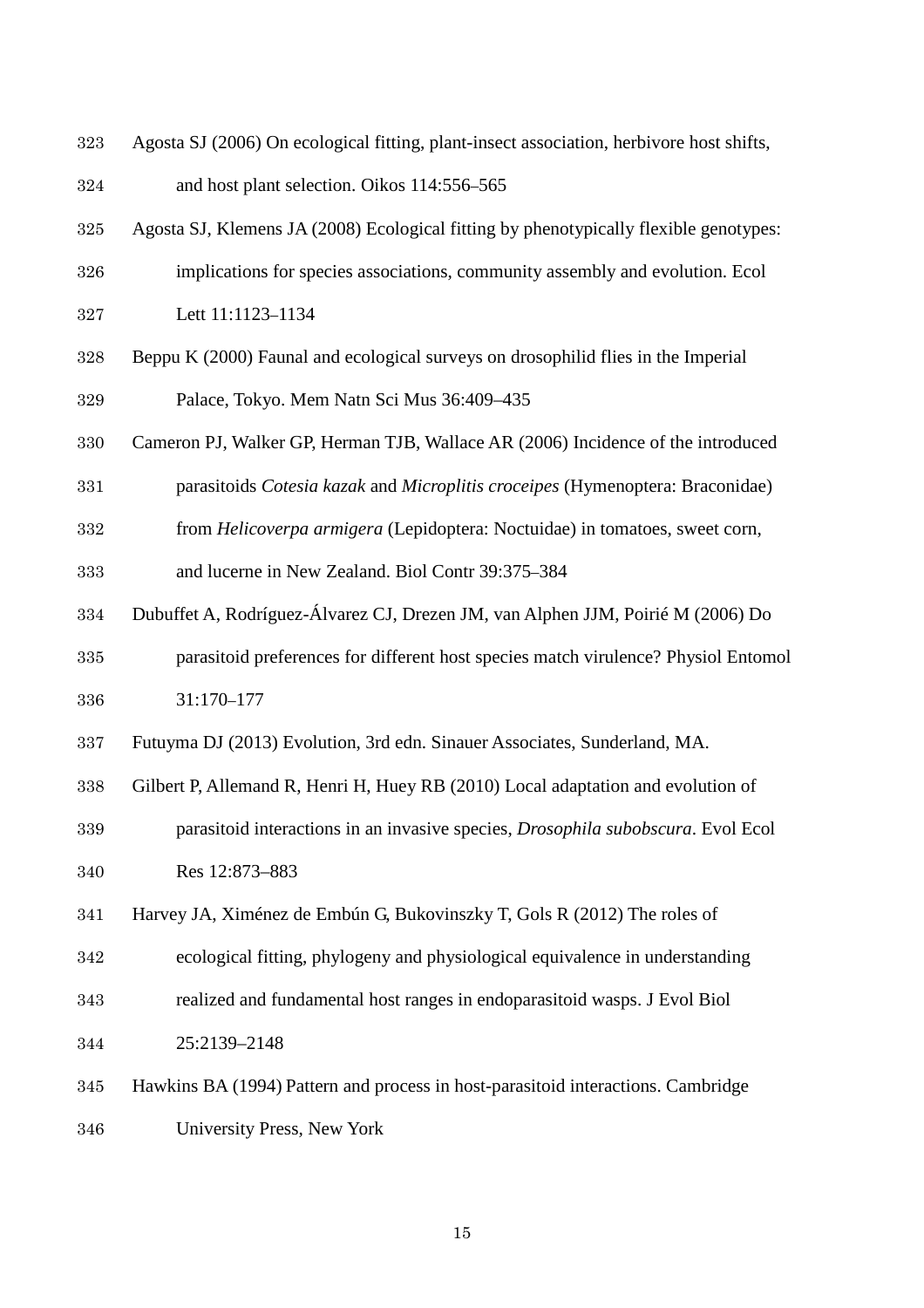- Hirai Y, Goto SG, Yoshida T, Kimura MT (2000) Faunal and ecological surveys on drosophilid flies in Iriomote-jima, a subtropical island of Japan. Entomol Sci 3:273–284
- Janzen DJ (1985) On ecological fitting. Oikos 45:308–310
- Kasuya N, Mitsui H, Aotsuka T, Kimura MT (2013a) Diversity and host associations of
- parasitoids attacking mycophagous drosophilids in northern and central Japan. Entomol Sci 16:227–234
- Kasuya N, Mitsui H, Ideo S, Watada M, Kimura MT (2013b) Ecological, morphological
- and molecular studies on *Ganaspis* individuals (Hymenoptera: Figitidae) attacking

*Drosophila suzukii* (Diptera: Drosophilidae). Appl Entomol Zool 48:87–92

- Kaufman LV, Wright MG (2010) Parasitism of a Hawaiian endemic moth by invasive
- and purposely introduced hymenoptera species. Environ Entomol 39:430–439
- Kimura MT (1987) Habitat differentiation and speciation in the *Drosophila auraria*

species-complex (Diptera, Drosophilidae). Kontyû 55:429–436

- Kimura MT (2004) Cold and heat tolerance of drosophilid flies with reference to their
- latitudinal distributions. Oecologia 140:442–449
- Kimura MT, Suwito A (2012) Diversity and abundance of frugivorous drosophilids and their parasitoids in Bogor, Indonesia. J Nat Hist 46:1947–1957
- Kimura MT, Suwito A (2014) What determines host acceptance and suitability in
- tropical Asian *Drosophila* parasitoids? Environ Entomol 43:123–130
- Kimura MT, Toda MJ, Beppu A, Watabe H (1977) Breeding sites of drosophilid flies in
- and near Sapporo, northern Japan, with supplementary notes of adult feeding habits. Kontyû 45:571–582.
- Kondo M, Kimura MT (2008) Diversity of drosophilid flies on Kume-jima, a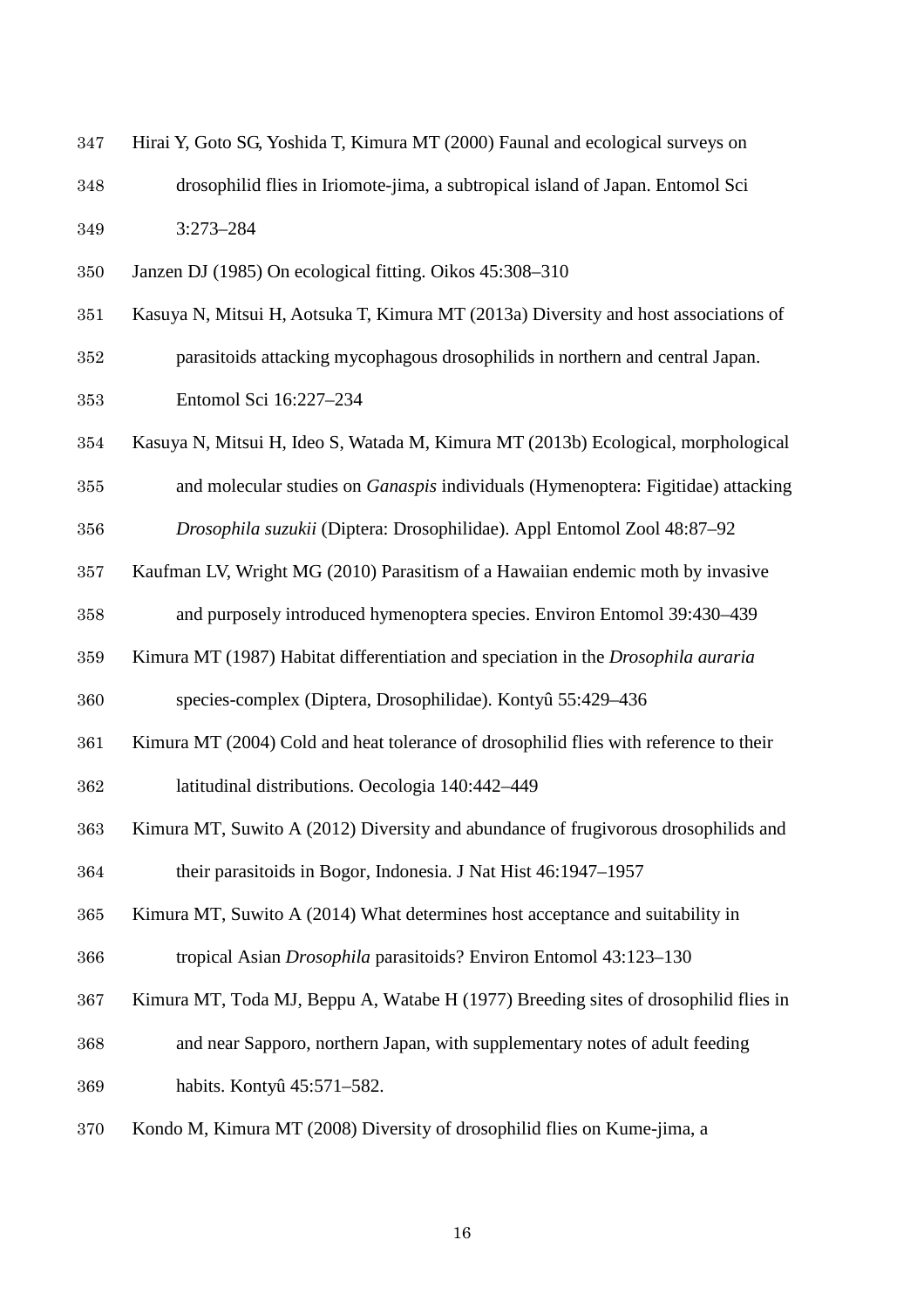subtropical island: comparison with diversity on Iriomote-jima. Entomol Sci

11:7–15

- Kraaijeveld AR, Godfray HCJ (2001) Is there local adaptation in Drosophila-parasitoid interactions? Evol Ecol Res 3:107–116
- Kurokawa H (1967) Population genetics on three races of *Drosophila auraria* Peng.
- III. Geographical and ecological distribution of the races, A, B, and C, with special regard to its speciation. Jpn J Genet 42:109–119
- Lapchin L (2002) Host-parasitoid association and diffuse coevolution: when to be a generalist? Am Nat 160:245–254
- Mitsui H, Kimura MT (2010) Distribution, abundance and host association of two
- parasitoid species attacking frugivorous drosophilid larvae in central Japan. Eur J Entomol 107:535–540
- Mitsui H, Van Achterberg K, Nordlander G, Kimura MT (2007) Geographical

distributions and host associations of larval parasitoids of frugivorous

Drosophilidae in Japan. J Nat Hist 41:1731–1738

- Mitsui H, Beppu K, Kimura MT (2010) Seasonal life cycles and resource uses of
- flower- and fruit-feeding drosophilid flies (Diptera: Drosophilidae) in central Japan. Entomol Sci 13:60–67
- Novković B, Mitsui H, Suwito A, Kimura MT (2011) Taxonomy and phylogeny of
- *Leptopilina* species (Hymenoptera: Cynipoidea, Figitidae) attacking frugivorous
- drosophilid flies in Japan, with description of three new species. Entomol Sci
- 13:333–346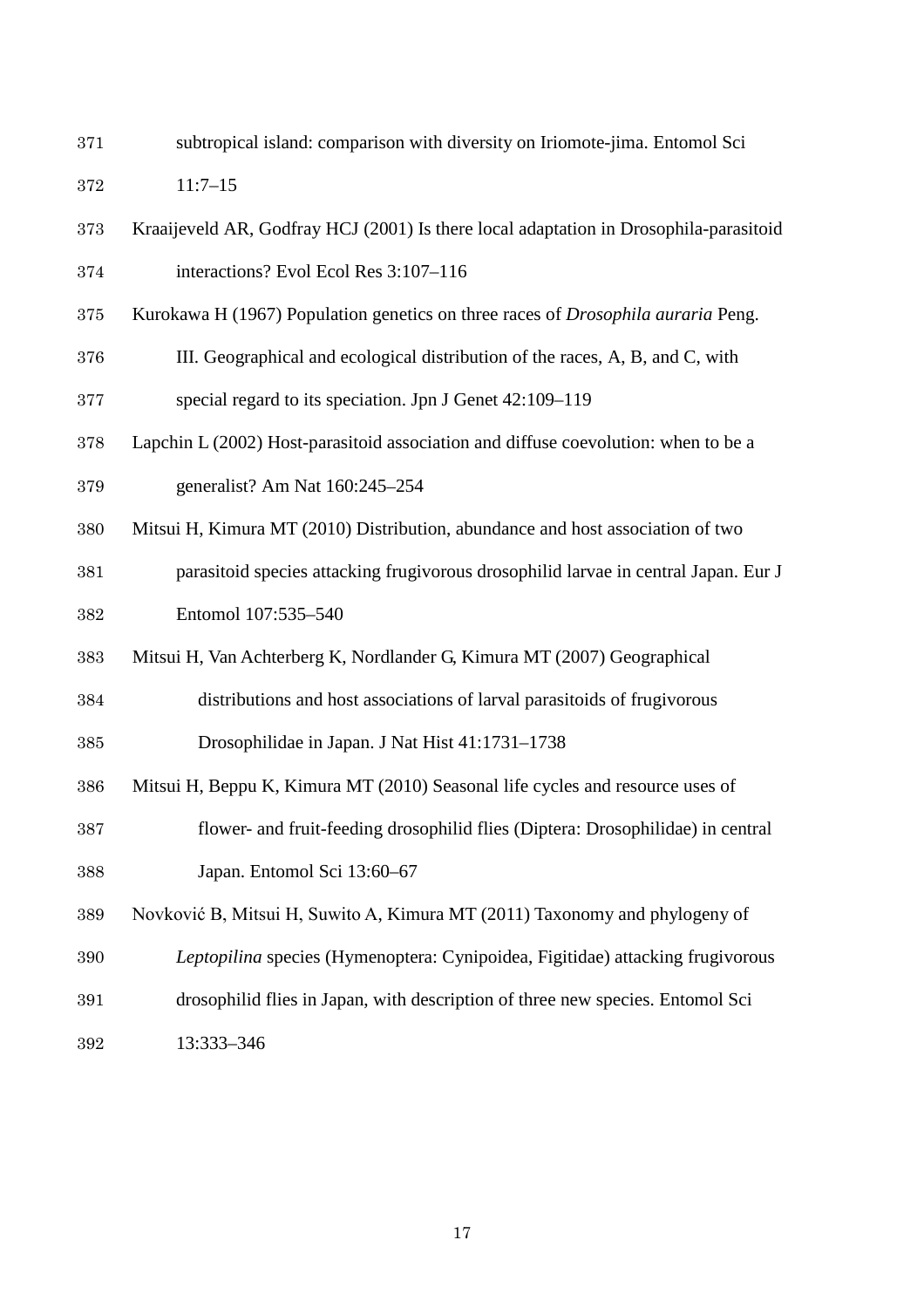| $393\,$ | Novković B, Oikawa O, Murata Y, Mitsui H, Kimura MT (2012) Abundance and host        |
|---------|--------------------------------------------------------------------------------------|
| 394     | associations of parasitoids attacking frugivorous drosophilids on Iriomote-jima, a   |
| 395     | subtropical island of Japan. Eur J Entomol 107:517-526                               |
| 396     | R Development Core Team (2012) R: A language and environment for statistical         |
| 397     | computing. R Foundation for Statistical Computing, Vienna, Austria.                  |
| 398     | Sasaki A, Godfray HCJ (1999) A model for the coevolution of resistance and virulence |
| 399     | in coupled host-parasitoid interactions. Proc R Soc B Biol Sci 266:455-463           |
| 400     | Schulter D (2000) The ecology of adaptive radiation. Oxford University Press, New    |
| 401     | York                                                                                 |
| 402     | Sheehan W (1994) Parasitoid community structure: effects of host abundance,          |
| 403     | phylogeny, and ecology. In: Hawkins BA, Sheehan W (eds) Parasitoid community         |
| 404     | ecology. Oxford University Press. New York, pp 90–107                                |
| 405     | Thompson JN (2005) The geographic mosaic of coevolution. University of Chicago       |
| 406     | Press, Chicago                                                                       |
| 407     | Vet LEM, Bakker K (1985) A comparative functional approach to the host detection     |
| 408     | behaviour of parasitic wasps. 2. A quantitative study on eight eucoilid species.     |
| 409     | Oikos 44:487-489                                                                     |
| 410     | Wilkinson DM (2004) The parable of Green Mountain: Ascension Island, ecosystem       |
| 411     | construction and ecological fitting. J Biogeogr 31:1-4                               |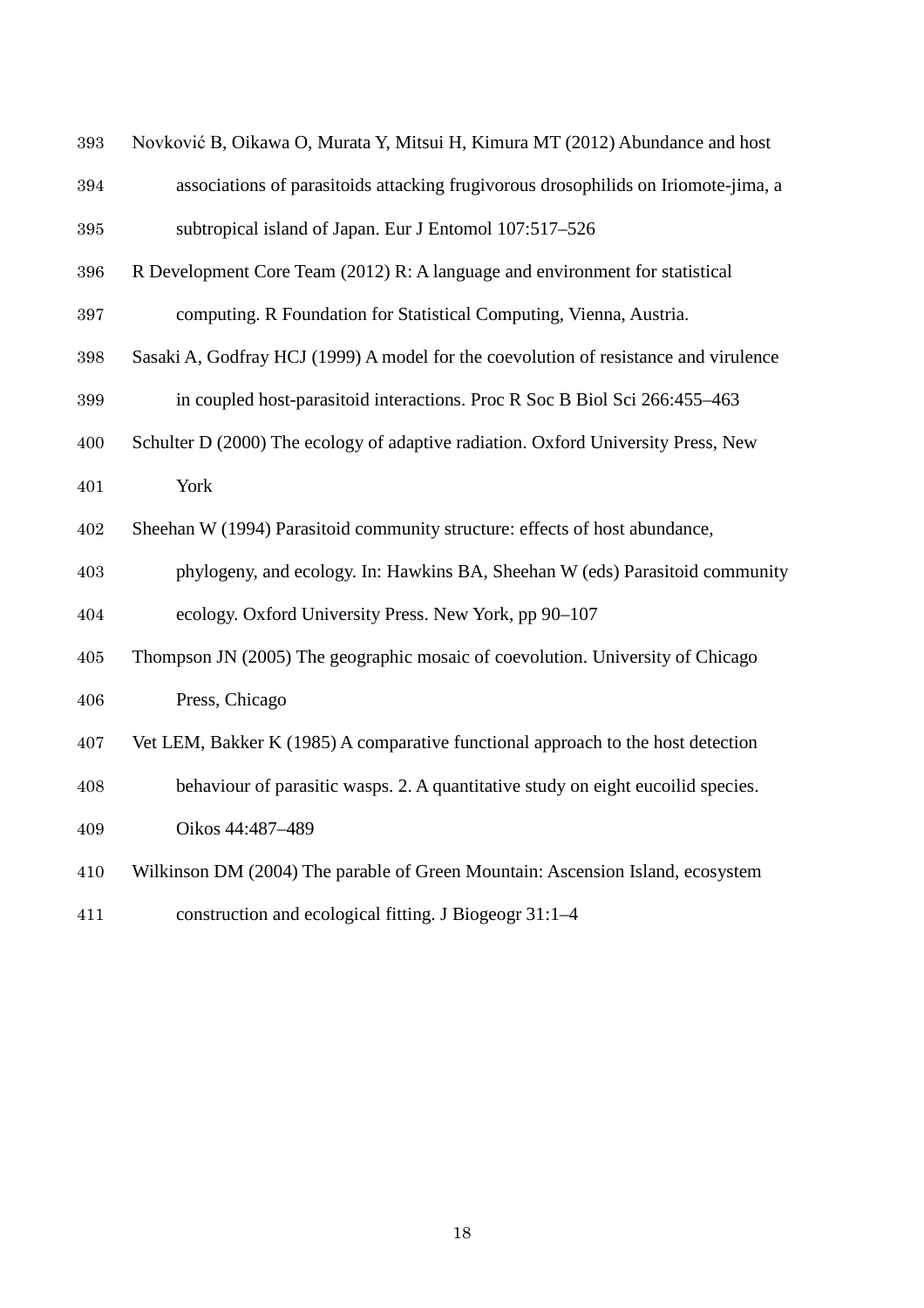| Species <sup>a</sup>                         | Subgenus   | <b>Species</b>          | <b>Species</b> | Distribution   | Feeding                   |
|----------------------------------------------|------------|-------------------------|----------------|----------------|---------------------------|
|                                              |            | group                   | subgroup       |                | habit <sup>b</sup>        |
| D. bifasciata Pomini (bf)                    | Sophophora | obscura                 | obscura        | cool-temperate | T                         |
| D. bipectinata Duda (bp)                     | Sophophora | melanogaster            | ananassae      | tropical       | F                         |
| D. parabipectinata Bock (pr)                 |            | Sophophora melanogaster | ananassae      | tropical       | F                         |
| D. <i>auraria</i> Peng (au)                  |            | Sophophora melanogaster | montium        | cool-temperate | $\boldsymbol{\mathrm{F}}$ |
| D. biauraria Bock & Wheeler (ba)             |            | Sophophora melanogaster | montium        | cool-temperate | $\boldsymbol{\mathrm{F}}$ |
| D. rufa Kikkawa & Peng (rf)                  |            | Sophophora melanogaster | montium        | warm-temperate | F                         |
| D. sp. aff. <i>bicornuta</i> (bn)            |            | Sophophora melanogaster | montium        | subtropical    | F                         |
| D. bocki Baimai (bk)                         |            | Sophophora melanogaster | montium        | subtropical    | F                         |
| D. takahashii Sturtevant (tk)                |            | Sophophora melanogaster | takahashii     | subtropical    | F                         |
| D. lutescens Okada (lt)                      |            | Sophophora melanogaster | takahashii     | warm-temperate | $_{\rm F}$                |
| D. suzukii (Matsumura) (sz)                  | Sophophora | melanogaster            | suzukii        | warm-temperate | $\boldsymbol{\mathrm{F}}$ |
| D. <i>immigrans</i> Sturtevant (im)          | Drosophila | immigrans               | immigrans      | world-wide     | $_{\rm F}$                |
| D. albomicans Duda (al)                      | Drosophila | immigrans               | nasuta         | subtropical    | $_{\rm F}$                |
| D. sulfurigaster Duda (sl)                   | Drosophila | immigrans               | nasuta         | tropical       | $_{\rm F}$                |
| D. sternopleuralis Okada & Kurokawa (st)     | Drosophila | histrio                 |                | warm-temperate | G                         |
| D. nigromaculata Kikkawa & Peng (ni)         | Drosophila | quinaria                |                | cool-temperate | G                         |
| D. orientacea Grimaldi, James & Jaenike (or) | Drosophila | testacea                |                | cool-temperate | M                         |

**Table 1** Taxonomy, distribution and feeding habits of *Drosophila* species used in experiments

<sup>a</sup> Abbreviations for species names are given in parentheses.

<sup>b</sup> Feeding habits: T = tree-sap feeding; F = frugivorous; G = generalist; M = mycophagous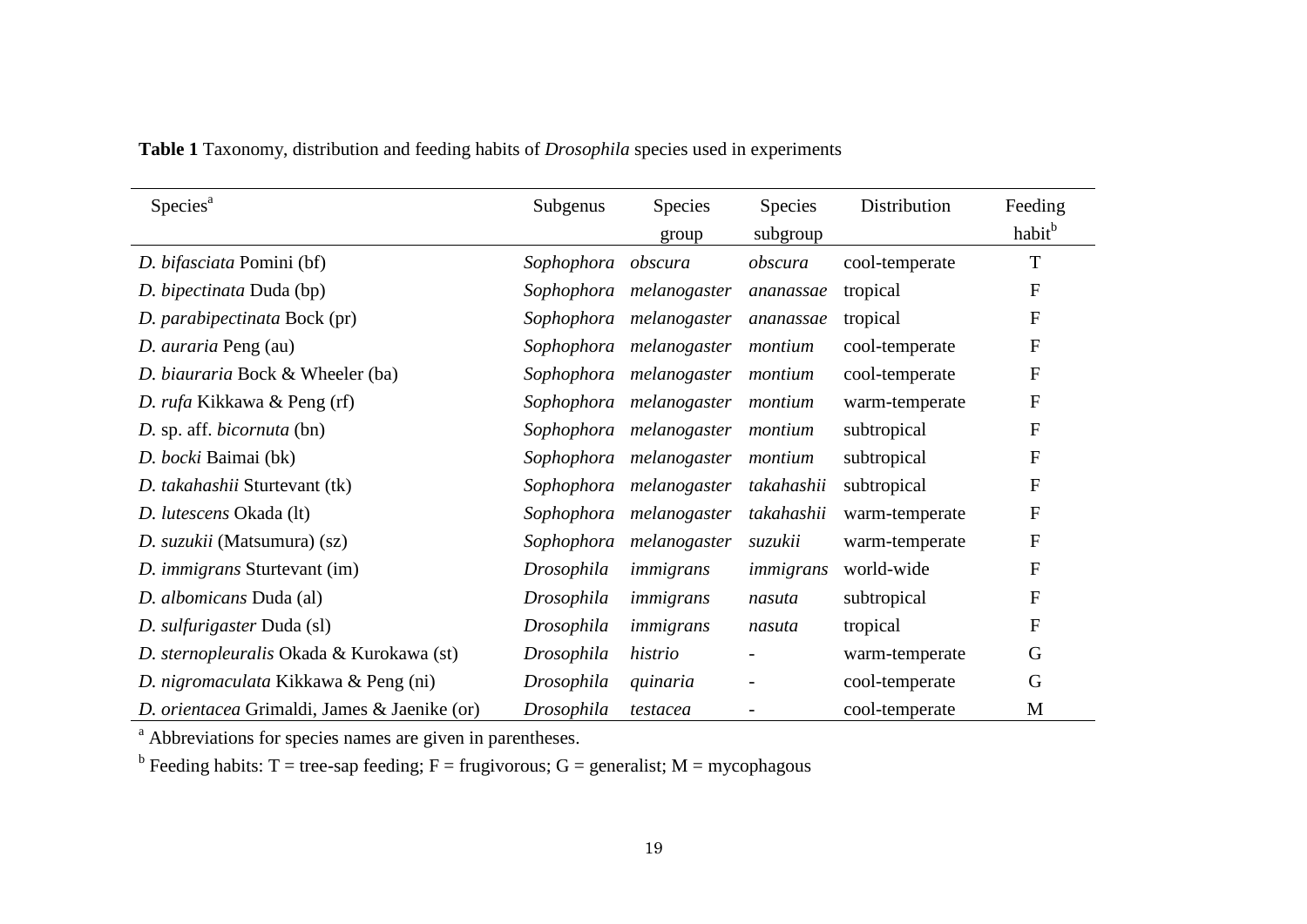| flies in collection samples                                 |           |                    |
|-------------------------------------------------------------|-----------|--------------------|
|                                                             | Relative  | Feeding            |
|                                                             | frequency | habit <sup>c</sup> |
| Sapporo                                                     |           |                    |
| Drosophila orientacea<br>Scaptodrosophila coracina (Kikkawa | 24.3      | M                  |
| $&$ Peng)                                                   | 21.0      | G                  |
| D. immigrans<br>Hirtodrosophila histrioides (Okada &        | 14.0      | $\mathbf{F}$       |
| Kurokawa)                                                   | 11.8      | M                  |
| D. biauraria                                                | 6.3       | $\mathbf{F}$       |
| D. lacertosa Okada                                          | 4.6       | T                  |
| D. nigromaculata                                            | 4.4       | G                  |
| D. bifasciata                                               | 3.7       | T                  |
| Others                                                      | 9.9       |                    |
| Total number of flies                                       | 1,150     |                    |
| Tokyo <sup>a</sup>                                          |           |                    |
| D. lutescens                                                | 28.4      | $\mathbf{F}$       |
| D. rufa                                                     | 19.3      | $\mathbf{F}$       |
| D. bizonata Kikkawa & Peng                                  | 15.0      | M                  |
| D. suzukii                                                  | 13.6      | $\mathbf{F}$       |
| D. immigrans                                                | 10.9      | $\mathbf{F}$       |
| D. simulans                                                 | 4.1       | $\mathbf{F}$       |
| D. curviceps Okada & Kurokawa                               | 2.9       | G                  |
| Others                                                      | 5.8       |                    |
| Total number of flies                                       | 39,519    |                    |
| Taipei                                                      |           |                    |
| D. albomicans                                               | 67.7      | F                  |
| D. bocki                                                    | 10.4      | $\mathbf{F}$       |
| D. takahashii                                               | 6.3       | F                  |
| D. ruberrima Meijere                                        | 5.8       | F                  |
| D. bipectinata <sup>b</sup>                                 | 4.5       | F                  |
| D. <i>immigrans</i>                                         | 1.4       | $\mathbf{F}$       |
| Others                                                      | 3.9       |                    |
| Total number of flies                                       | 1,479     |                    |

## **Table 2** Relative frequencies (%) of major drosophilid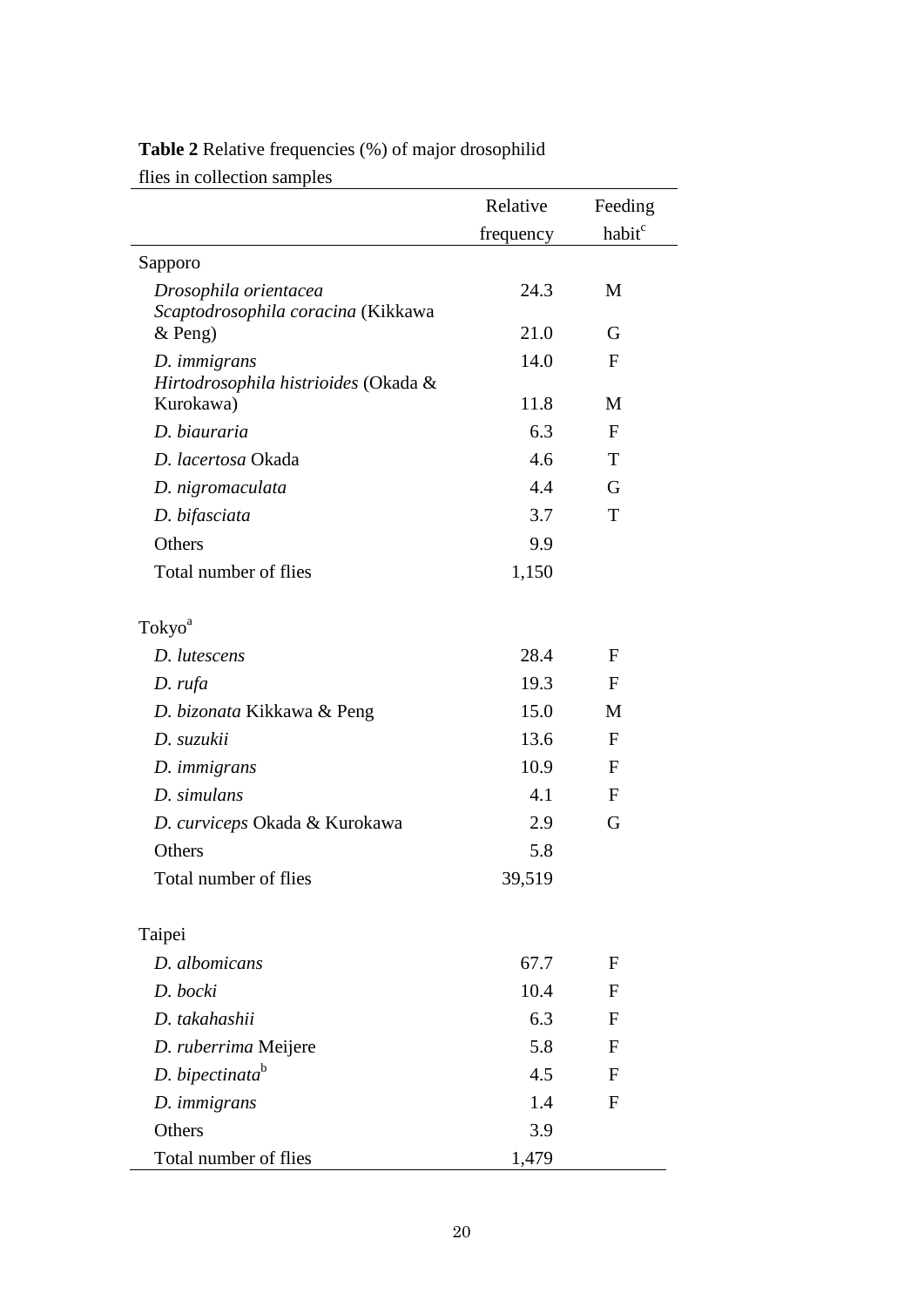$\frac{a}{c}$  Data from Beppu (2000).

<sup>b</sup> A few individuals of *D. parabipectinata* were included.<br><sup>c</sup> Feeding habits: F = frugivorous; G = generalist; M = mycophagous; T = tree-sap feeding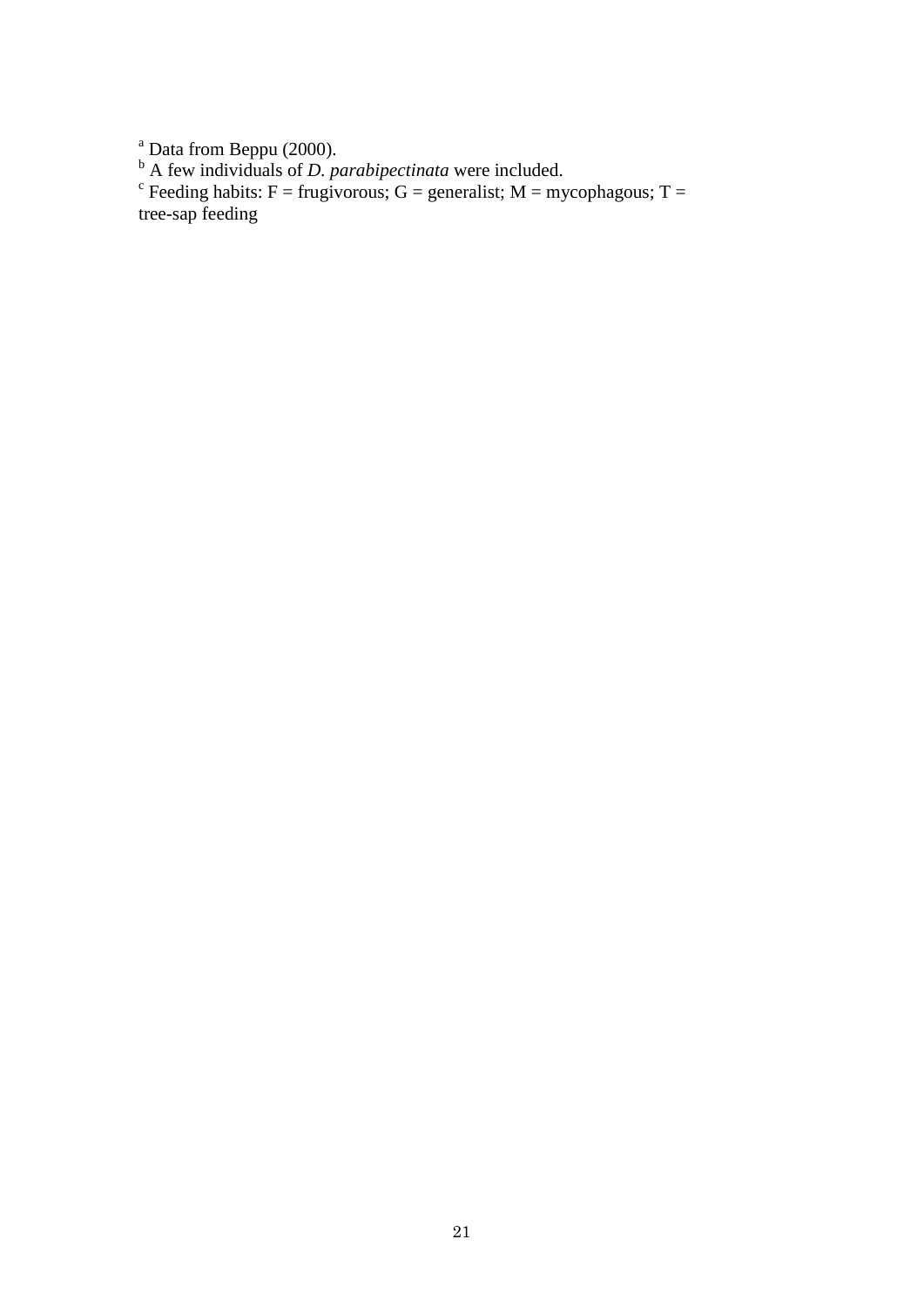## **Figure legends**

**Fig. 1** Oviposition rates of *L. japonica* from (a) Sapporo (SP), (b) Tokyo (TK) and (c) Taipei (TP) in *Drosophila* species from these three localities and Kota Kinabalu (KK). The number of individuals used in each experiment is given above bars. Abbreviations for drosophilid species are given in Table 1. Abbreviations for taxonomic groups are as follows: o, *obscura* species group; m, *melanogaster* species group; D, subgenus *Drosophila*. Results of experiments using parasitoid and *Drosophila* populations of sympatric origin are framed by rectangles

**Fig. 2** Frequency of fly larvae from which flies (white), parasitoids (grey) or neither organism (black) emerged in parasitism experiments using *Leptopilina japonica* from (a) Sapporo (SP), (b) Tokyo (TK) and (c) Taipei (TP) and *Drosophila* species from these three localities and Kota Kinabalu (KK). The number of individuals used in each experiment is given above bars. Abbreviations for drosophilid species are given in Table 1. Abbreviations for taxonomic groups are as follows: o, *obscura* species group; m, *melanogaster* species group; D, subgenus *Drosophila*. Results of experiments using parasitoid and *Drosophila* populations of sympatric origin are framed by rectangles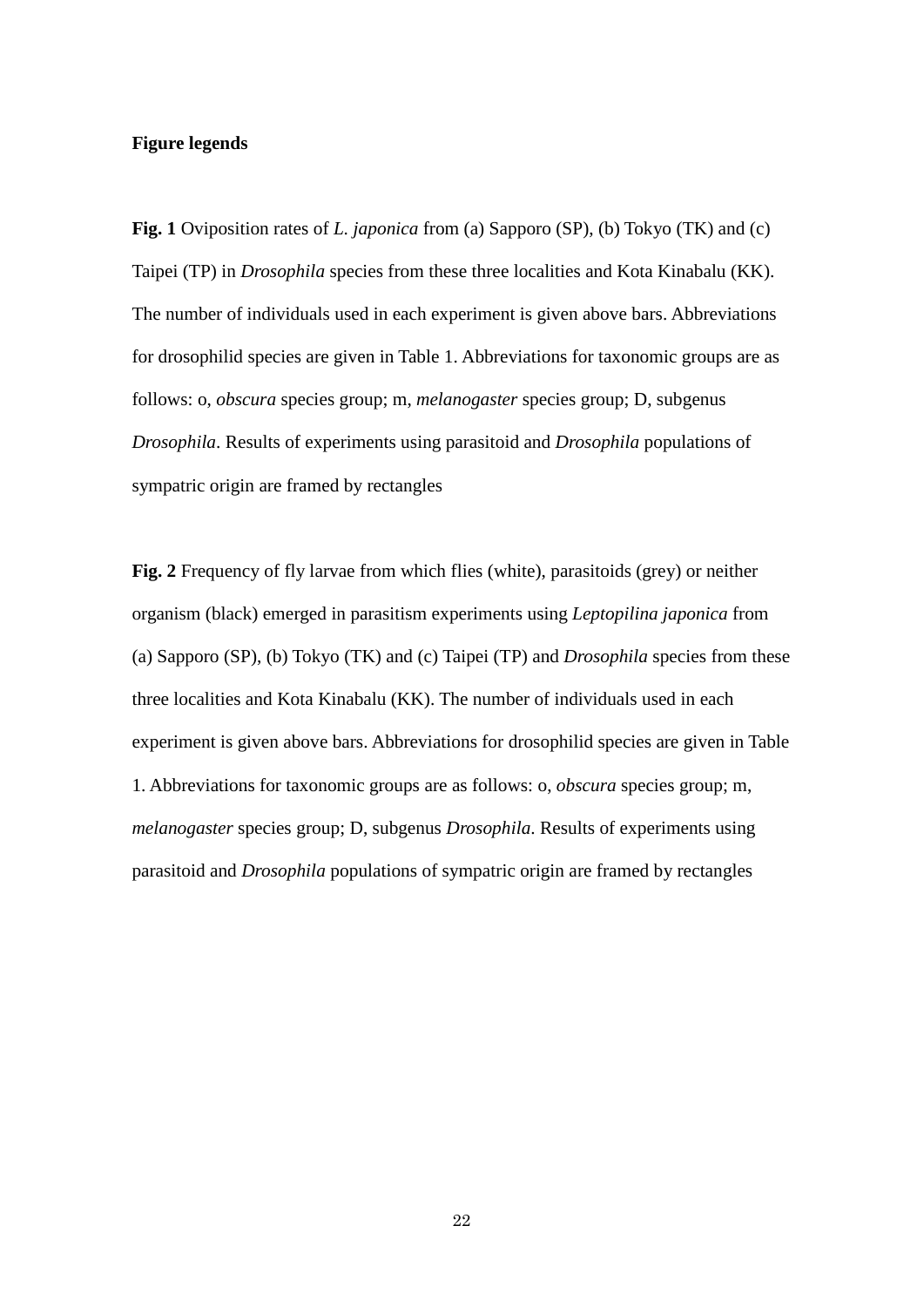

Fig. 1